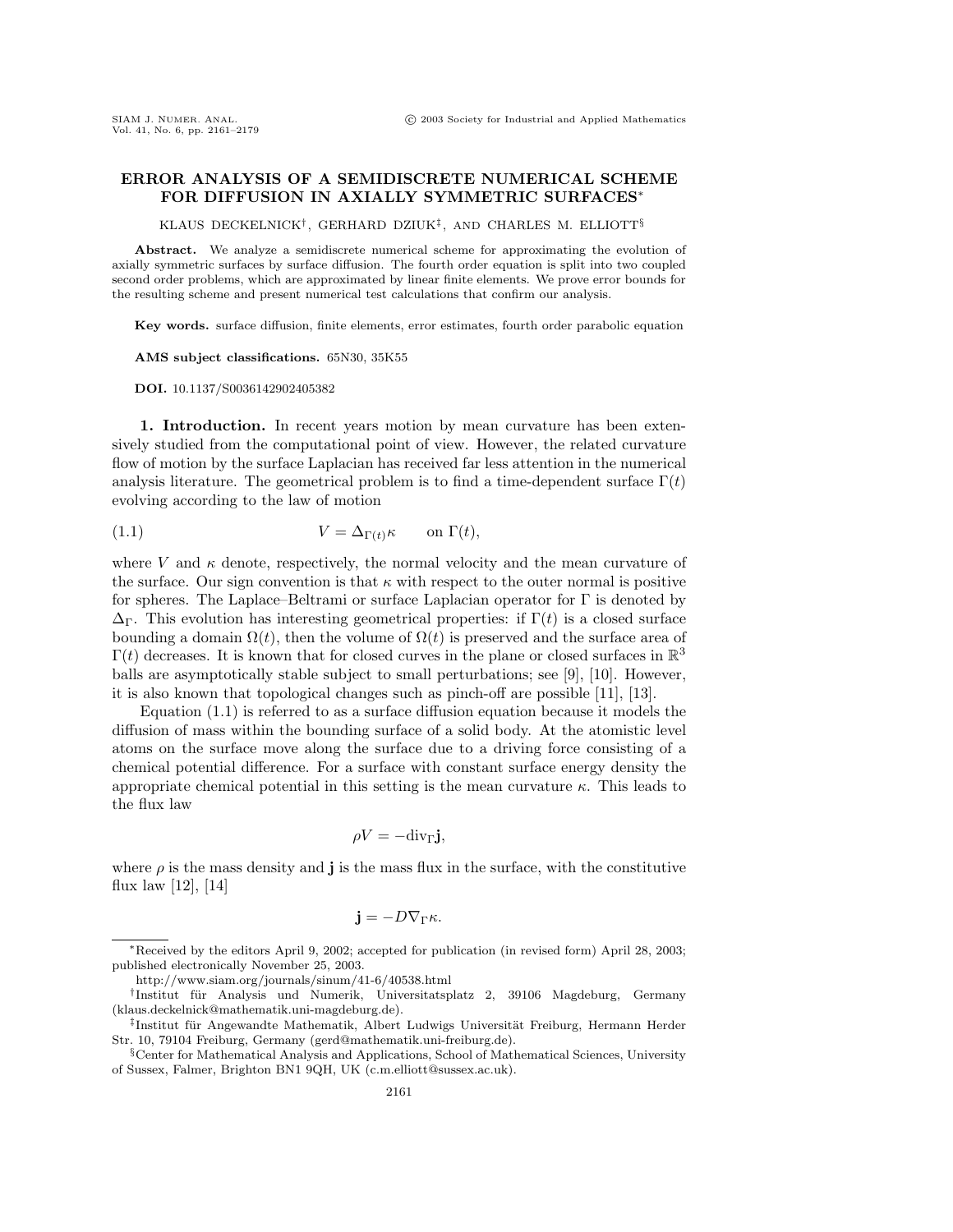Here,  $D$  is the diffusion constant. From these equations we obtain the law  $(1.1)$ after an appropriate nondimensionalization. The notion of surface diffusion is due to Mullins [14] and for a review we refer to [2].

In applications one is interested in the stability of so-called whiskers, which are axially symmetric cylindrical bodies of small diameter with respect to their length; see [15], [3], [1], and [16]. We shall be concerned with an axially symmetric cylindrical body, whose boundary

$$
\Gamma(t)=\{\mathbf{x}\in\mathbb{R}^3\,|\,\mathbf{x}=(x,r(x,t)\cos\phi,r(x,t)\sin\phi),x\in[0,L],\phi\in[0,2\pi]\}
$$

evolves by surface diffusion. We assume that the radius  $r$  is a smooth positive function, which is periodic in x, so that  $r(0,t) = r(L,t)$ . In these coordinates the mean curvature of  $\Gamma(t)$  is

(1.2) 
$$
\kappa = \frac{1}{r\sqrt{1+r_x^2}} - \frac{r_{xx}}{\sqrt{1+r_x^2}} = \frac{1}{r\sqrt{1+r_x^2}} - \left(\frac{r_x}{\sqrt{1+r_x^2}}\right)_x,
$$

while the normal velocity and surface Laplacian of the mean curvature of the surface, respectively, are given by

$$
V = \frac{r_t}{\sqrt{1 + r_x^2}}, \qquad \Delta_{\Gamma} \kappa = \frac{1}{r\sqrt{1 + r_x^2}} \left(\frac{r\kappa_x}{\sqrt{1 + r_x^2}}\right)_x.
$$

It follows from these two equations that r satisfies the quasi-linear fourth order parabolic problem

(1.3) 
$$
r_t = \frac{1}{r} \left( \frac{r\kappa_x}{\sqrt{1+r_x^2}} \right)_x \quad \text{in } I \times (0, T],
$$

(1.4) 
$$
r(0,t) = r(L,t) \quad \text{in } (0,T],
$$

(1.5) 
$$
\kappa(0,t) = \kappa(L,t) \quad \text{in } (0,T],
$$

(1.6) r(·, 0) = r<sup>0</sup> in I,

where  $I = (0, L)$  and  $\kappa$  is given by (1.2). The initial function  $r_0$  is assumed to be periodic and positive.

Our concern in this paper is the analysis of a finite element discretization based on the above natural splitting of the fourth order problem into two coupled second order equations for the radial variable r and the mean curvature  $\kappa$ . We note that [4] proposed a similar second order splitting scheme and used  $R = r^2$  and  $\kappa$  as the variables. Our principal result is an error estimate for the spatial discretization, which is actually attained in numerical experiments.

The paper is organized as follows: in section 2 we introduce the numerical scheme, prove the local existence and uniqueness of the discrete solution, and formulate our main error estimate. This result is proved in section 3, while section 4 contains numerical tests.

**2. The discrete problem.** As already mentioned in the introduction, our discretization of (1.3) is based on the idea of splitting the elliptic part, which is of fourth order, into two second order operators. This is similar in spirit to the second order splitting techniques proposed for the numerical approximation of the Cahn–Hilliard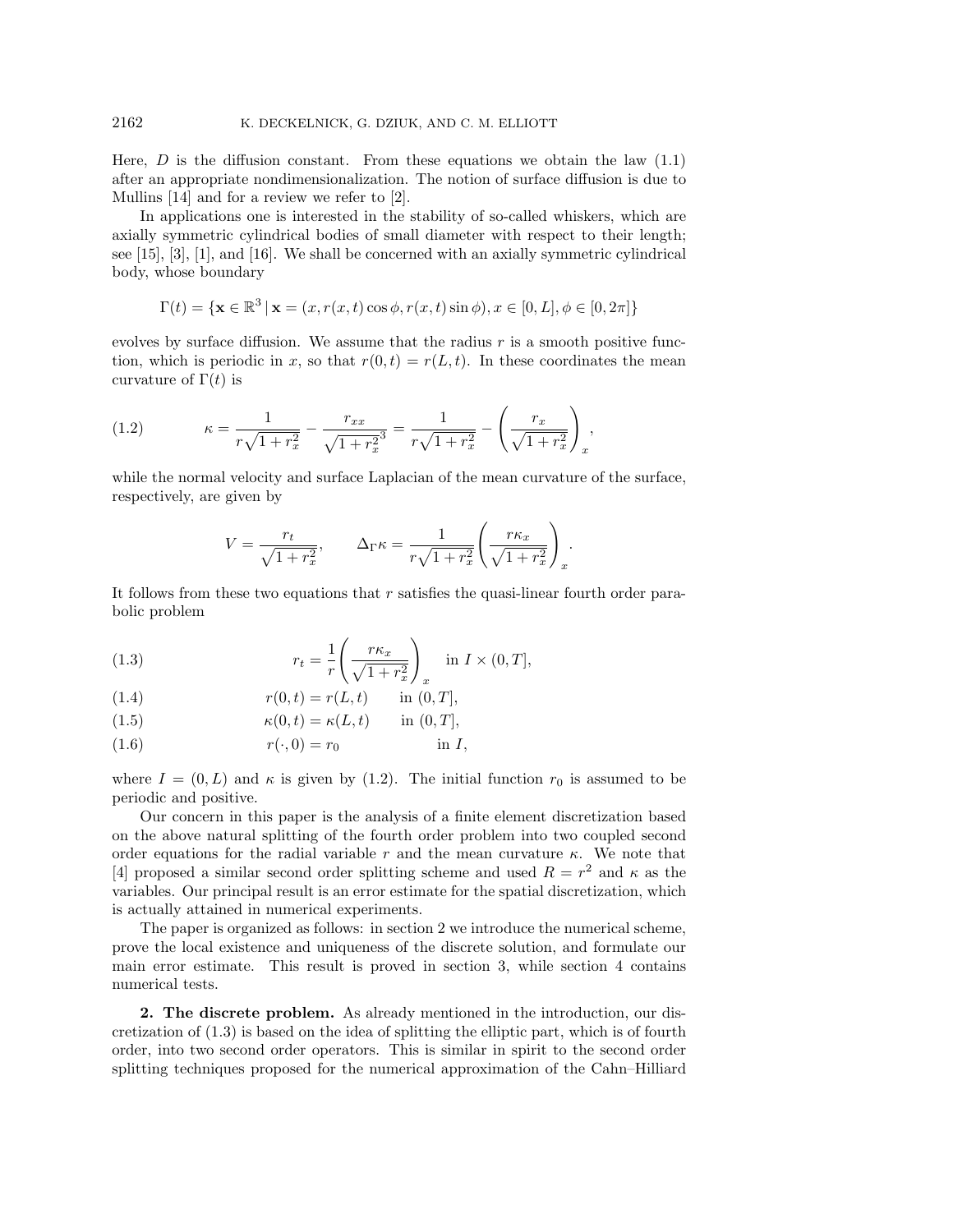equation in [8]. To begin, we deduce from (1.2)

(2.1) 
$$
r\kappa = \frac{1}{\sqrt{1+r_x^2}} - r\left(\frac{r_x}{\sqrt{1+r_x^2}}\right)_x = \sqrt{1+r_x^2} - \left(\frac{rr_x}{\sqrt{1+r_x^2}}\right)_x.
$$

Thus (1.3) and (2.1) allow the variational formulation

(2.2) 
$$
\int_I r r_t \eta dx = -\int_I \frac{r \kappa_x \eta_x}{\sqrt{1 + r_x^2}} dx \qquad \forall \eta \in H_{per}^1(I),
$$

$$
(2.3) \qquad \int_I r\kappa \zeta dx = \int_I \sqrt{1+r_x^2} \zeta dx + \int_I \frac{rr_x \zeta_x}{\sqrt{1+r_x^2}} dx \qquad \forall \zeta \in H_{per}^1(I),
$$

where  $H_{per}^1(I) = \{ \eta \in H^1(I) | \eta(0) = \eta(L) \}.$  We employ (2.2), (2.3) in order to define a semidiscrete scheme using linear finite elements to approximate r and  $\kappa$ . Let  $0 = x_0 < x_1 < \cdots < x_N = L$ ,  $h_j := x_j - x_{j-1}$ , and  $h := \max_{1 \le j \le N} h_j$ . We shall make an inverse assumption of the form

(2.4) 
$$
h \le \rho h_j \qquad \forall j = 1, ..., N,
$$

where  $\rho > 0$  is independent of h. The space of linear finite elements is defined by

$$
X_h := \{ \phi_h \in C^0(\bar{I}) \, | \, \phi_{h|[x_{j-1},x_j]} \in P^1, 1 \le j \le N, \phi_h(0) = \phi_h(L) \}.
$$

Our discrete problem now reads as follows: find  $r_h, \kappa_h : [0, T] \to X_h$  such that

$$
(2.5) \quad \int_{I} r_h r_{h,t} \eta_h dx = -\int_{I} \frac{r_h \kappa_{h,x} \eta_{h,x}}{\sqrt{1 + r_{h,x}^2}} dx \qquad \forall \eta_h \in X_h, t \in (0, T],
$$
\n
$$
(2.6) \quad \int_{I} r_h \kappa_h \zeta_h dx = \int_{I} \sqrt{1 + r_{h,x}^2} \zeta_h dx + \int_{I} \frac{r_h r_{h,x} \zeta_{h,x}}{\sqrt{1 + r_{h,x}^2}} dx \qquad \forall \zeta_h \in X_h, t \in [0, T],
$$

$$
(2.7) \t\t\t rh(0) = Ihr0,
$$

where  $I_h$  denotes the Lagrange interpolation operator.

LEMMA 2.1. There exists  $T_h > 0$  such that  $(2.5)-(2.7)$  has a unique solution  $(r_h, \kappa_h) \in C^1([0, T_h]; X_h \times X_h)$  satisfying  $\frac{1}{2} \min_{[0, L]} r_0 \le r_h \le 2 \max_{[0, L]} r_0$  in  $[0, L] \times$  $[0, T_h].$ 

*Proof.* Choose a smooth globally Lipschitz-continuous function  $\beta : \mathbb{R} \to \mathbb{R}$  with the properties  $\beta(s) = s$  for  $\frac{1}{2} \min_{[0,L]} r_0 \leq s \leq 2 \max_{[0,L]} r_0, \frac{1}{4} \min_{[0,L]} r_0 \leq \beta(s) \leq$  $4 \max_{[0,L]} r_0$  for all  $s \in \mathbb{R}$ . We first consider the following modified problem: find  $r_h, \kappa_h : [0, T] \to X_h$  such that

$$
(2.8)\int_{I} \beta(r_h)r_{h,t}\eta_h dx = -\int_{I} \frac{r_h \kappa_{h,x}\eta_{h,x}}{\sqrt{1+r_{h,x}^2}} dx \qquad \forall \eta_h \in X_h, t \in [0,T],
$$

$$
(2.9) \quad \int_{I} \beta(r_h) \kappa_h \zeta_h dx = \int_{I} \sqrt{1 + r_{h,x}^2} \zeta_h dx + \int_{I} \frac{r_h r_{h,x} \zeta_{h,x}}{\sqrt{1 + r_{h,x}^2}} dx \quad \forall \zeta_h \in X_h, t \in [0, T],
$$

(2.10) 
$$
r_h(0) = I_h r_0.
$$

Denoting by  $\psi_1,\ldots,\psi_N$  the usual nodal basis of  $X_h$ , we can represent  $(r_h, \kappa_h)$  as

(2.11) 
$$
r_h(\cdot, t) = \sum_{j=1}^N r_j(t)\psi_j, \qquad \kappa_h(\cdot, t) = \sum_{j=1}^N \kappa_j(t)\psi_j
$$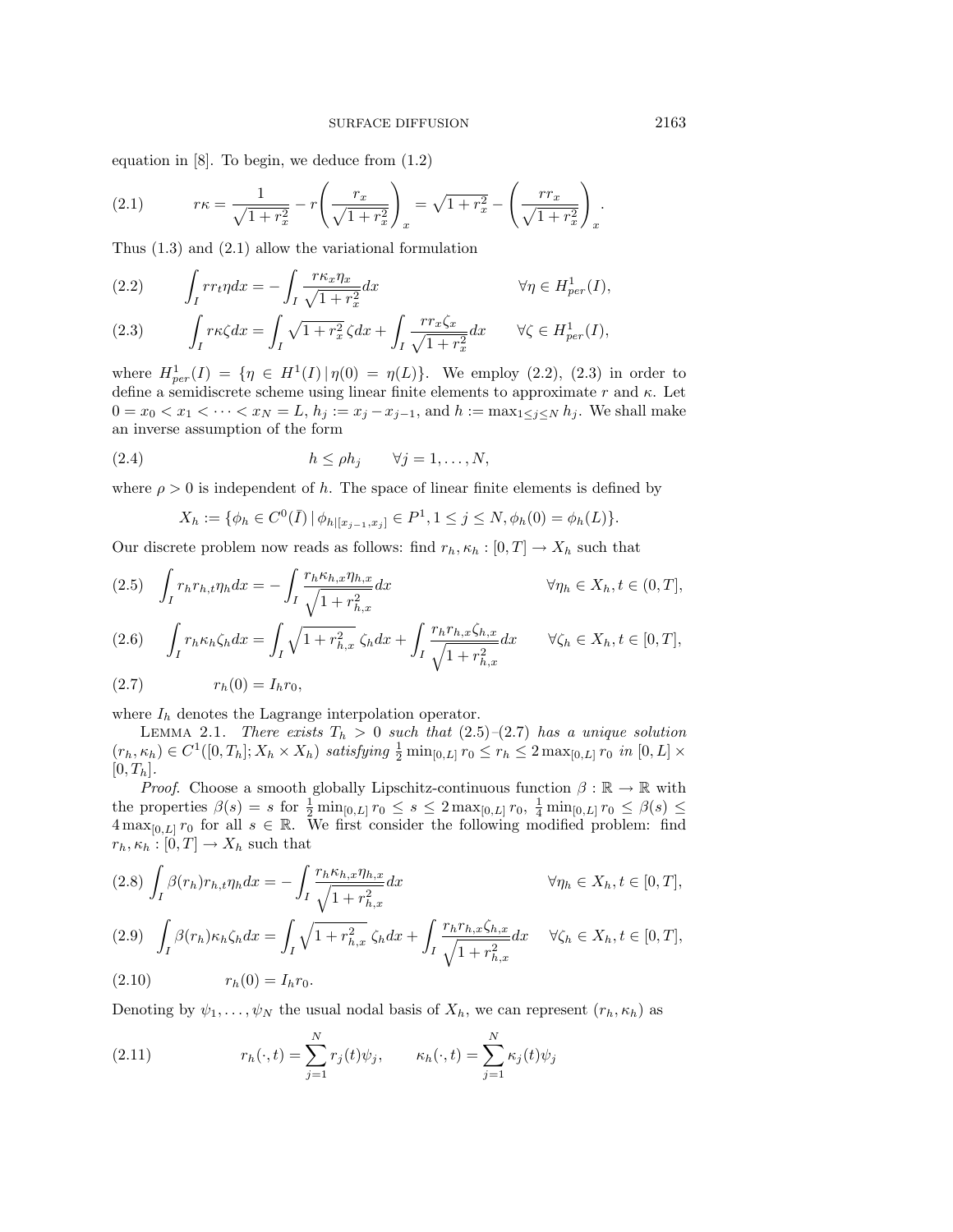and write  $\underline{r}(t)=(r_1(t),\ldots,r_N(t))^T,$   $\underline{\kappa}(t)=(\kappa_1(t),\ldots,\kappa_N(t))^T$ . In view of the properties of β we may rewrite (2.9) in the form  $\underline{\kappa}(t) = G(\underline{r}(t))$  with a Lipschitz-continuous mapping  $G: \mathbb{R}^N \to \mathbb{R}^N$ . Inserting this into (2.8) and using again the properties of  $\beta$ , we may write this relation as

$$
\underline{r}'(t) = F(\underline{r}(t)), \quad \underline{r}(0) = (r_0(x_1), \ldots, r_0(x_N))^T,
$$

with a Lipschitz-continuous  $F : \mathbb{R}^N \to \mathbb{R}^N$ . The existence and uniqueness of r on some interval  $[0, T_h]$  follows directly from the theory of ODEs. The corresponding functions  $r_h$  and  $\kappa_h$  given by (2.11) will then solve (2.8)–(2.10). Since  $r_h(0) = I_h r_0$ and by making  $T_h$  smaller if necessary, we may assume that  $\frac{1}{2} \min_{[0,L]} r_0 \leq r_h \leq$  $2 \max_{[0,L]} r_0$  in  $[0,L] \times [0,T_h]$  so that, in view of the properties of  $\beta$ ,  $(r_h, \kappa_h)$  also solves  $(2.5)$ – $(2.7)$ .

Using  $\eta_h = \kappa_h$  in (2.5) and  $\zeta_h = r_{h,t}$  in (2.6) and taking the difference of the resulting equations, we obtain

$$
0 = \int_{I} \sqrt{1 + r_{h,x}^{2}} r_{h,t} dx + \int_{I} \frac{r_{h} r_{h,x} r_{h,tx}}{\sqrt{1 + r_{h,x}^{2}}} dx + \int_{I} \frac{r_{h} \kappa_{h,x}^{2}}{\sqrt{1 + r_{h,x}^{2}}} dx
$$
  
=  $\frac{d}{dt} \int_{I} r_{h} \sqrt{1 + r_{h,x}^{2}} dx + \int_{I} \frac{r_{h} \kappa_{h,x}^{2}}{\sqrt{1 + r_{h,x}^{2}}} dx.$ 

Thus

$$
(2.12) \qquad \sup_{0\leq t\leq T_h}\int_I r_h \sqrt{1+r_{h,x}^2}dx + \int_0^{T_h}\int_I \frac{r_h \kappa_{h,x}^2}{\sqrt{1+r_{h,x}^2}}dxdt \leq C(r_0).
$$

Before we formulate an error estimate for the scheme  $(2.5)$ – $(2.7)$ , we state a local existence and uniqueness result for the continuous problem.

THEOREM 2.2. Suppose that  $r_0 \in H^4_{per}(I)$  is strictly positive. Then there exists  $T_0 > 0$  such that  $(1.3)$ – $(1.6)$  has a unique solution  $(r, \kappa)$ , which satisfies  $r \in$  $L^{\infty}(0,T_0; H_{per}^4(I)), r_t \in L^2(0,T_0; H_{per}^2(I)),$  and  $r(x,t) > 0$  for all  $(x,t) \in I \times [0,T_0].$ 

*Proof.* A similar result was proved in [11] for a formulation of  $(1.1)$  in terms of the distance function to a fixed reference curve. Since the resulting equation has the same structure as  $(1.3)$ – $(1.6)$ , the methods employed in [11] can be applied to our situation.

We denote by  $[0, T_{\text{max}}), T_{\text{max}} \in (0, \infty]$  the maximal time interval on which the solution from Theorem 2.2 exists and fix  $T < T_{\text{max}}$ . Then there exist constants  $0 < c_0 \leq C_0$  and  $M \geq 0$  (depending on T) such that

(2.13) 
$$
c_0 \le r \le C_0, \quad |r_x| \le C_0 \quad \text{on } [0, L] \times [0, T],
$$

$$
(2.14) \t\t \sup_{t\in(0,T)} \|r(.,t)\|_{H^4(I)}^2 + \int_0^1 \|r_t\|_{H^2(I)}^2 dt \leq M^2.
$$

Combining these bounds with (1.2), (1.3), and the inequality  $||f||_{L^{\infty}(I)} \leq C||f||_{H^1(I)}$ ,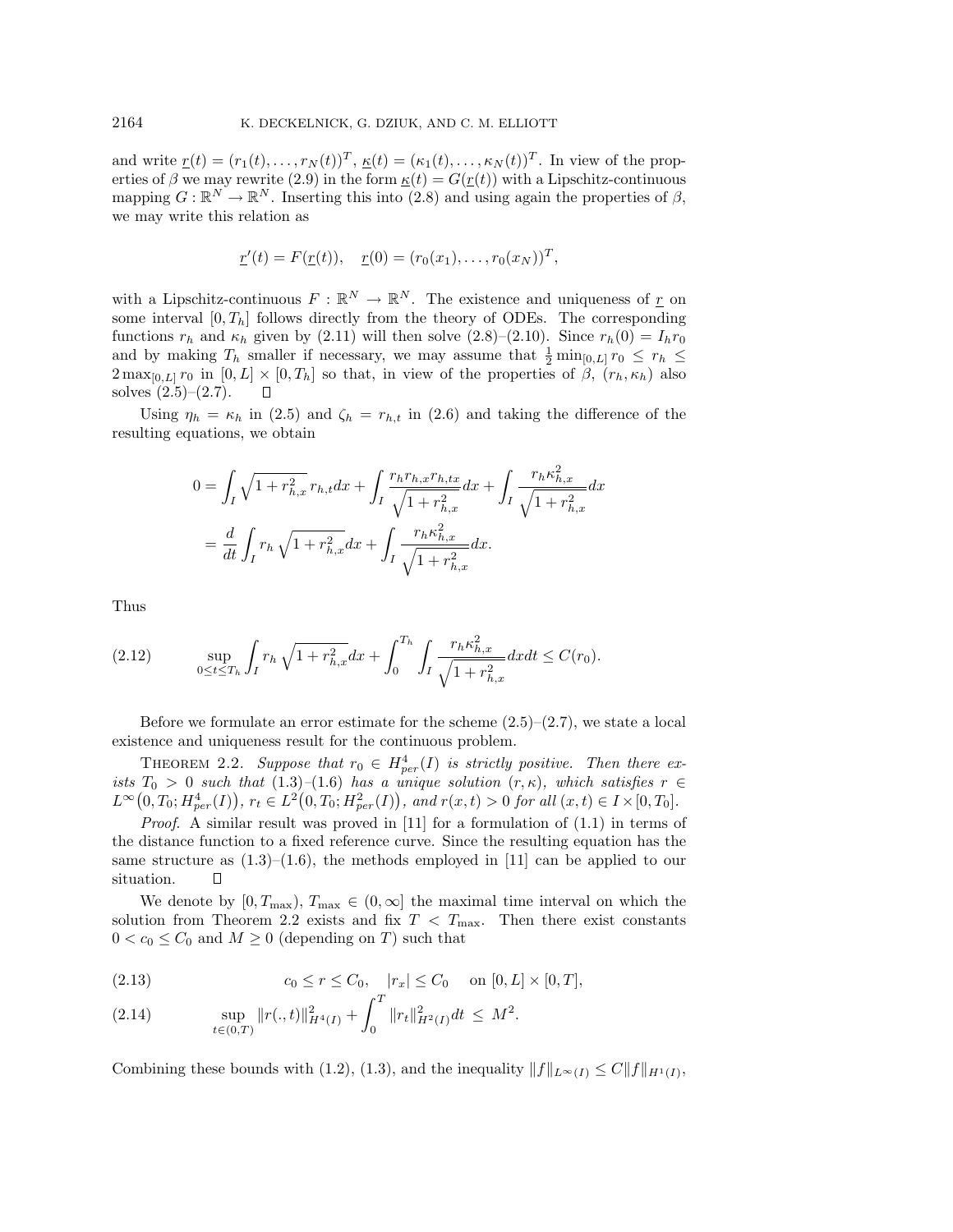we note for later use

$$
(2.15) \quad ||\kappa(.,t)||_{H^{1,\infty}(I)} + ||\kappa(.,t)||_{H^2(I)} + ||r_t(.,t)||_{L^2(I)} \leq C \quad \text{ uniformly in } t \in [0,T],
$$

where C depends on  $L, c_0, C_0$ , and M.

Our main result is the following error estimate, the proof of which will be given in the next section.

THEOREM 2.3. There exists an  $h_0 > 0$  such that for all  $0 < h \leq h_0$  the discrete solution  $(r_h, \kappa_h)$  exists on  $[0, T]$  and

(2.16) 
$$
\sup_{0 \le t \le T} \|(r - r_h)(t)\|_{H^1(I)}^2 + \int_0^T \|\kappa - \kappa_h\|_{H^1(I)}^2 dt \le C h^2.
$$

The constant C depends on  $L, T, c_0, C_0, M$ , and  $\rho$ .

**3. Proof of Theorem 2.3.** Let us define

$$
\hat{T}_h := \sup \left\{ t \in [0, T] \, | \, (r_h, \kappa_h) \text{ solves } (2.5) - (2.7) \text{ on } [0, t] \text{ and} \right\}
$$

$$
\frac{1}{2} c_0 \le r_h \le 2C_0, |r_{h,x}| \le 2C_0 \text{ on } [0, t] \right\}.
$$

By choosing  $T_h$  smaller if necessary (in order to satisfy the bound on  $r_{h,x}$ ), we may deduce from Lemma 2.1 that  $\hat{T}_h > 0$ . Our aim is to show that  $\hat{T}_h = T$  for small h. This will be achieved by proving the bounds  $(2.16)$  on  $[0, \hat{T}_h]$ , which will enable us to continue the discrete solution. By the definition of  $\hat{T}_h$  we have

(3.1) 
$$
\frac{1}{2}c_0 \leq r_h \leq 2C_0, \quad |r_{h,x}| \leq 2C_0 \text{ on } [0,L] \times [0,\hat{T}_h).
$$

In what follows, we shall denote by C a constant which may depend on  $L, T, c_0, C_0, M$ , and  $\rho$ . Additional dependencies of C will be stated explicitly. We start with a useful auxiliary lemma.

LEMMA 3.1. Let  $v \in H_{per}^1(I)$ ,  $t \in [0, \hat{T}_h)$ . Then we have for  $\epsilon > 0$ 

$$
\left| \int_{I} \frac{r_h}{r} v \, r \, r_t dx - \int_{I} v \, r_h r_{h,t} dx \right| \leq \epsilon \| \kappa_x - \kappa_{h,x} \|^2_{L^2(I)} + C_{\epsilon} \| v \|^2_{H^1(I)} + Ch^2 + C \| r - r_h \|^2_{H^1(I)}.
$$

*Proof.* Fix  $t \in [0, \hat{T}_h)$  and denote by  $Q_h : L^2(I) \to X_h$  the following weighted projection: for a given  $u \in L^2(I)$  let  $Q_h u \in X_h$  be defined by

(3.2) 
$$
\int_I r_h u \zeta_h dx = \int_I r_h Q_h u \zeta_h dx \qquad \forall \zeta_h \in X_h.
$$

We claim that

$$
(3.3) \quad \|u - Q_h u\|_{L^2(I)} + h\|u_x - (Q_h u)_x\|_{L^2(I)} \le Ch \|u_x\|_{L^2(I)} \qquad \forall u \in H^1_{per}(I).
$$

To see this, we first note that  $(3.1)$ ,  $(3.2)$ , and an interpolation inequality imply

$$
\frac{c_0}{2} \int_I |u - Q_h u|^2 \le \int_I r_h (u - Q_h u)(u - Q_h u) = \int_I r_h (u - Q_h u)(u - I_h u)
$$
  

$$
\le 2C_0 \|u - Q_h u\|_{L^2(I)} h \|u_x\|_{L^2(I)},
$$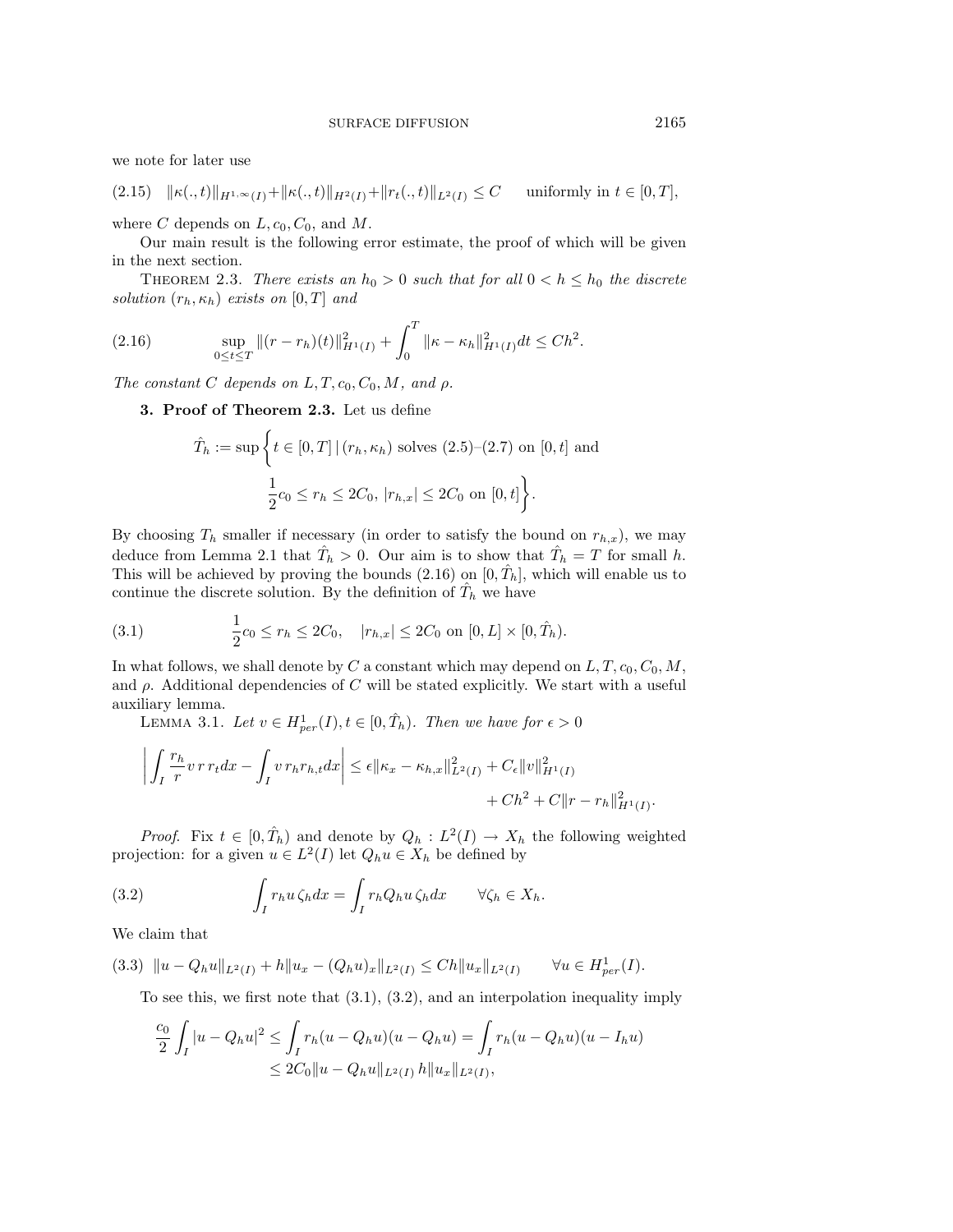which yields the first part of (3.3). In view of (2.4) we have that  $||v_{h,x}||_{L^2(I)} \le$  $Ch^{-1}||v_h||_{L^2(I)}$  for  $v_h \in X_h$ , and therefore

$$
||u_x - (Q_h u)_x||_{L^2(I)} \le ||u_x - (I_h u)_x||_{L^2(I)} + ||(I_h u)_x - (Q_h u)_x||_{L^2(I)}
$$
  
\n
$$
\le 2||u_x||_{L^2(I)} + Ch^{-1}||I_h u - Q_h u||_{L^2(I)}
$$
  
\n
$$
\le 2||u_x||_{L^2(I)} + Ch^{-1} (||u - I_h u||_{L^2(I)} + ||u - Q_h u||_{L^2(I)})
$$
  
\n
$$
\le C||u_x||_{L^2(I)},
$$

where we used the bound on  $||u - Q_u||_{L^2(I)}$ . This proves (3.3). Next we infer from (3.2) and (2.5) that

$$
\int_I v r_h r_{h,t} dx = \int_I Q_h v r_h r_{h,t} dx = -\int_I \frac{r_h \kappa_{h,x} (Q_h v)_x}{\sqrt{1 + r_{h,x}^2}} dx \qquad \forall v \in H_{per}^1(I).
$$

If we combine this relation with (2.2), we may continue with

$$
\int_{I} \frac{r_{h}}{r} v \, r \, r_{t} dx - \int_{I} v \, r_{h} r_{h,t} dx
$$
\n
$$
= - \int_{I} \frac{r \kappa_{x} (\frac{r_{h}}{r} v)_{x}}{\sqrt{1 + r_{x}^{2}}} dx + \int_{I} \frac{r_{h} \kappa_{h,x} (Q_{h} v)_{x}}{\sqrt{1 + r_{h,x}^{2}}} dx
$$
\n
$$
= - \int_{I} \frac{r \kappa_{x} v}{\sqrt{1 + r_{x}^{2}}} \frac{r_{h,x} r - r_{x} r_{h}}{r^{2}} dx + \int_{I} \frac{r - r_{h}}{\sqrt{1 + r_{x}^{2}}} \kappa_{x} v_{x} dx
$$
\n
$$
+ \int_{I} \left( \frac{r_{h}}{\sqrt{1 + r_{h,x}^{2}}} - \frac{r}{\sqrt{1 + r_{x}^{2}}} \right) \kappa_{h,x} (Q_{h} v)_{x} dx
$$
\n
$$
+ \int_{I} \frac{r}{\sqrt{1 + r_{x}^{2}}} (\kappa_{h,x} - \kappa_{x}) (Q_{h} v)_{x} dx + \int_{I} \frac{r \, \kappa_{x}}{\sqrt{1 + r_{x}^{2}}} (Q_{h} v - v)_{x} dx
$$
\n
$$
\equiv \sum_{i=1}^{5} S_{i}.
$$

In view of  $(2.13)$ ,  $(2.15)$ , and  $(3.1)$ , we then have

$$
|S_1| \le C \int_I |v|(|r - r_h| + |r_x - r_{h,x}|) dx \le ||v||_{L^2(I)}^2 + C||r - r_h||_{H^1(I)}^2,
$$
  

$$
|S_2| \le ||v_x||_{L^2(I)}^2 + C||r - r_h||_{L^2(I)}^2.
$$

Next,  $(2.15)$  and  $(3.3)$  imply

$$
|S_3| \leq \int_I \left| \frac{r_h}{\sqrt{1 + r_{h,x}^2}} - \frac{r}{\sqrt{1 + r_x^2}} \right| (|\kappa_x| + |\kappa_{h,x} - \kappa_x|) |(Q_h v)_x| dx
$$
  
\n
$$
\leq C \int_I (|r - r_h| + |r_x - r_{h,x}|) |(Q_h v)_x| dx + C \int_I |\kappa_x - \kappa_{h,x}| |(Q_h v)_x| dx
$$
  
\n
$$
\leq \epsilon ||\kappa_x - \kappa_{h,x}||_{L^2(I)}^2 + C_{\epsilon} ||v_x||_{L^2(I)}^2 + C ||r - r_h||_{H^1(I)}^2,
$$

and similarly,

$$
|S_4| \leq \epsilon ||\kappa_x - \kappa_{h,x}||^2_{L^2(I)} + C_{\epsilon} ||v_x||^2_{L^2(I)}.
$$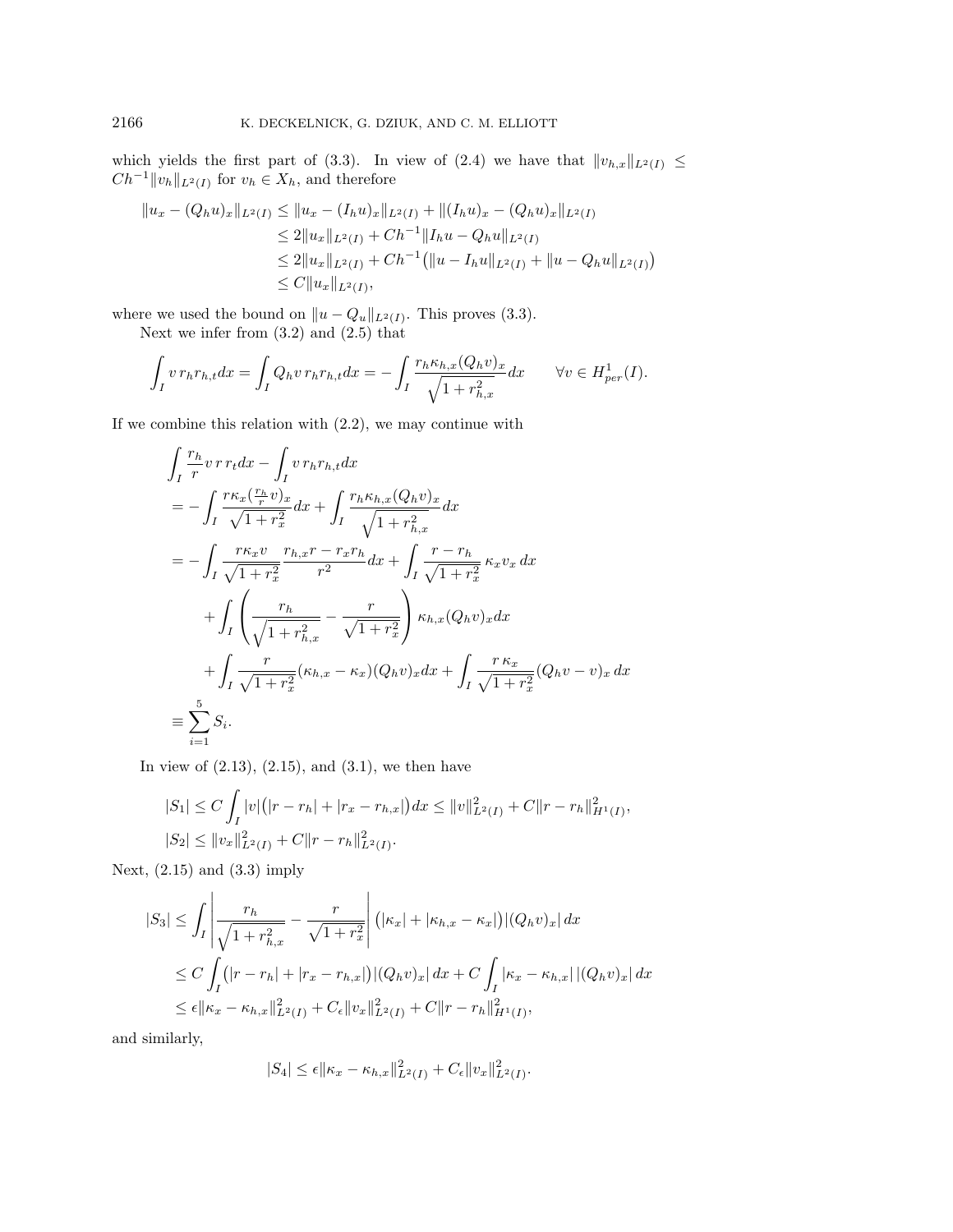Finally, integration by parts,  $(1.3)$ ,  $(2.15)$ , and  $(3.3)$  yield

$$
|S_5| = \left| - \int_I \left( \frac{r \kappa_x}{\sqrt{1 + r_x^2}} \right)_x (Q_h v - v) \, dx \right|
$$
  
\n
$$
\leq C h \|v_x\|_{L^2(I)} \|r_t\|_{L^2(I)} \leq C h^2 + C \|v_x\|_{L^2(I)}^2.
$$

Collecting the above estimates concludes the proof of the lemma.

As a first application of the above result we derive a differential inequality for the  $L^2$ -error.

Lemma 3.2.

$$
\frac{1}{2}\frac{d}{dt}\|r-r_h\|_{L^2(I)}^2 \leq \epsilon \| \kappa_x - \kappa_{h,x} \|_{L^2(I)}^2 + C_{\epsilon} \| r-r_h \|_{H^1(I)}^2 + Ch^2.
$$

Proof. Clearly,

(3.4) 
$$
\frac{1}{2} \frac{d}{dt} ||r - r_h||_{L^2(I)}^2 = \int_I (r - r_h)(r_t - r_{h,t}) dx
$$

$$
= \int_I \frac{1}{r} (r - r_h) r r_t dx - \int_I \frac{1}{r_h} (r - r_h) r_h r_{h,t} dx.
$$

If we apply Lemma 3.1 to the function

$$
v := \frac{1}{r_h}(r - r_h)(\cdot, t) \qquad \text{for } t \in (0, \hat{T}_h),
$$

the result follows.  $\Box$ 

The main part of the proof of Theorem 2.3 consists in controlling the  $H^1$ seminorms of  $r - r_h$  and  $\kappa - \kappa_h$ . The idea is to mimic the argument which led to the a priori estimate (2.12) in such a way that it can be applied to the difference between exact and discrete solution. This suggests using  $\eta_h = I_h \kappa - \kappa_h$ ,  $\zeta_h = I_h r_t - r_{h,t}$  in the error relations satisfied by  $r - r_h$ ,  $\kappa - \kappa_h$ . In order to derive these relations we use  $\eta = \eta_h \in X_h$  in (2.2) and  $\zeta = \zeta_h \in X_h$  in (2.3) and take the difference with (2.5), (2.6), respectively. This leads to

$$
(3.5) \int_{I} (r r_t - r_h r_{h,t}) \eta_h dx = - \int_{I} \left( \frac{r \kappa_x}{\sqrt{1 + r_x^2}} - \frac{r_h \kappa_{h,x}}{\sqrt{1 + r_{h,x}^2}} \right) \eta_{h,x} dx \quad \forall \eta_h \in X_h,
$$
  

$$
(3.6) \int_{I} (r \kappa - r_h \kappa_h) \zeta_h dx = \int_{I} (\sqrt{1 + r_x^2} - \sqrt{1 + r_{h,x}^2}) \zeta_h dx
$$

$$
+ \int_{I} \left( \frac{r r_x}{\sqrt{1 + r_x^2}} - \frac{r_h r_{h,x}}{\sqrt{1 + r_{h,x}^2}} \right) \zeta_{h,x} dx \quad \forall \zeta_h \in X_h.
$$

LEMMA 3.3. We have for all  $\epsilon > 0$ 

$$
(3.7) \frac{d}{dt} \int_{I} r_{h} \left( \sqrt{1 + r_{h,x}^{2}} - \frac{r_{h,x}r_{x} + 1}{\sqrt{1 + r_{x}^{2}}} \right) dx + \int_{I} \frac{r_{h}}{\sqrt{1 + r_{h,x}^{2}}} (\kappa_{x} - \kappa_{h,x})^{2} dx
$$
  

$$
\leq C\epsilon \|\kappa - \kappa_{h}\|_{H^{1}(I)}^{2} + C\epsilon (1 + \|r_{t}\|_{H^{2}(I)}) \|r - r_{h}\|_{H^{1}(I)}^{2} + C\epsilon h^{2} (1 + \|r_{t}\|_{H^{2}(I)}^{2}).
$$

 $\Box$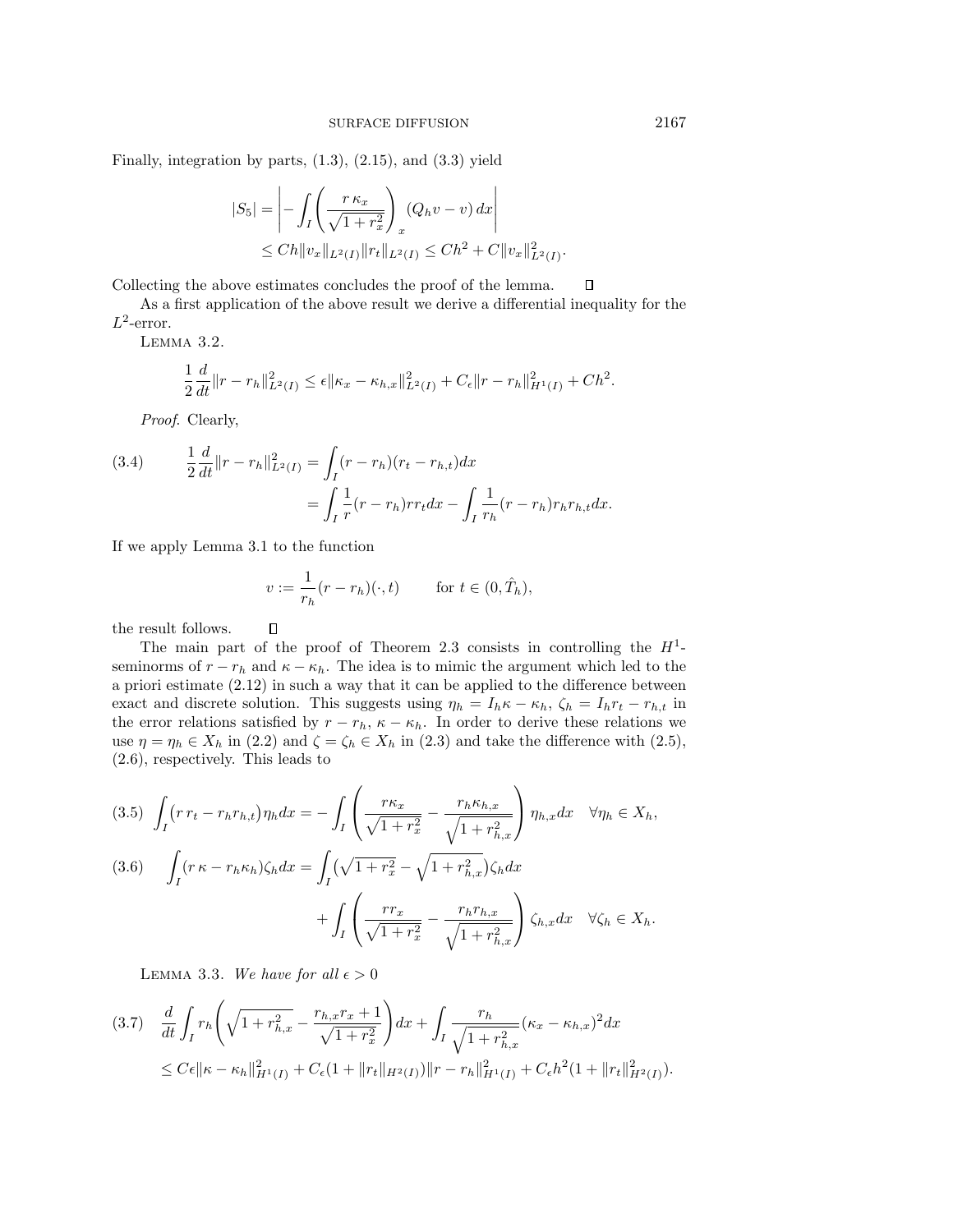*Proof.* Using  $\zeta_h = I_h r_t - r_{h,t}$  in (3.6), we obtain

(3.8) 
$$
\int_{I} (r\kappa - r_h \kappa_h)(I_h r_t - r_{h,t}) dx = \int_{I} (\sqrt{1 + r_x^2} - \sqrt{1 + r_{h,x}^2})(I_h r_t - r_{h,t}) dx \n+ \int_{I} r_h \left( \frac{r_x}{\sqrt{1 + r_x^2}} - \frac{r_{h,x}}{\sqrt{1 + r_{h,x}^2}} \right) (r_{tx} - r_{h,tx}) dx \n+ \int_{I} (r - r_h) \frac{r_x}{\sqrt{1 + r_x^2}} (r_{tx} - r_{h,tx}) dx \n+ \int_{I} \left( \frac{r r_x}{\sqrt{1 + r_x^2}} - \frac{r_h r_{h,x}}{\sqrt{1 + r_{h,x}^2}} \right) ((I_h r_t)_x - r_{tx}) dx.
$$

Note first that the second integral can be written as

$$
\int_{I} r_{h} \left( \frac{r_{x}}{\sqrt{1 + r_{x}^{2}}} - \frac{r_{h,x}}{\sqrt{1 + r_{h,x}^{2}}} \right) (r_{tx} - r_{h,tx}) dx
$$
\n
$$
= \int_{I} r_{h} \frac{\partial}{\partial t} \left( \sqrt{1 + r_{h,x}^{2}} - \frac{r_{h,x}r_{x} + 1}{\sqrt{1 + r_{x}^{2}}} \right) dx
$$
\n
$$
+ \int_{I} r_{h} r_{t,x} \left( \frac{r_{h,x}}{\sqrt{1 + r_{x}^{2}}} - \frac{r_{h,x}}{\sqrt{1 + r_{h,x}^{2}}} + \frac{r_{x}}{\sqrt{1 + r_{x}^{2}}} - \frac{1 + r_{x}r_{h,x}}{1 + r_{x}^{2}} \frac{r_{x}}{\sqrt{1 + r_{x}^{2}}} \right) dx
$$
\n
$$
= \frac{d}{dt} \int_{I} r_{h} \left( \sqrt{1 + r_{h,x}^{2}} - \frac{r_{h,x}r_{x} + 1}{\sqrt{1 + r_{x}^{2}}} \right) dx - \int_{I} r_{h,t} \left( \sqrt{1 + r_{h,x}^{2}} - \frac{r_{h,x}r_{x} + 1}{\sqrt{1 + r_{x}^{2}}} \right) dx
$$
\n
$$
+ \int_{I} r_{h} r_{t,x} \left( \frac{r_{h,x}}{\sqrt{1 + r_{x}^{2}}} - \frac{r_{h,x}}{\sqrt{1 + r_{h,x}^{2}}} + \frac{r_{x}}{\sqrt{1 + r_{x}^{2}}} - \frac{1 + r_{x}r_{h,x}}{1 + r_{x}^{2}} \frac{r_{x}}{\sqrt{1 + r_{x}^{2}}} \right) dx.
$$

Integration by parts together with (1.2) implies for the third term in (3.8)

$$
\int_{I} (r - r_h) \frac{r_x}{\sqrt{1 + r_x^2}} (r_{tx} - r_{h,tx}) dx
$$
\n
$$
= - \int_{I} (r_x - r_{h,x}) \frac{r_x}{\sqrt{1 + r_x^2}} (r_t - r_{h,t}) dx - \int_{I} (r - r_h) \left( \frac{r_x}{\sqrt{1 + r_x^2}} \right)_{x} (r_t - r_{h,t}) dx
$$
\n
$$
= - \int_{I} r_t (r_x - r_{h,x}) \frac{r_x}{\sqrt{1 + r_x^2}} dx + \int_{I} r_{h,t} \sqrt{1 + r_x^2} dx - \int_{I} r_{h,t} \frac{r_{h,x} r_x + 1}{\sqrt{1 + r_x^2}} dx
$$
\n
$$
- \int_{I} (r - r_h) \frac{1}{r \sqrt{1 + r_x^2}} (r_t - r_{h,t}) dx + \int_{I} (r - r_h) \kappa (r_t - r_{h,t}) dx.
$$

Inserting the above equations into (3.8), we derive

$$
(3.9) \int_{I} (r\kappa - r_h \kappa_h)(I_h r_t - r_{h,t}) dx = \frac{d}{dt} \int_{I} r_h \left( \sqrt{1 + r_{h,x}^2} - \frac{r_{h,x} r_x + 1}{\sqrt{1 + r_x^2}} \right) dx
$$

$$
+ \int_{I} (\sqrt{1 + r_x^2} - \sqrt{1 + r_{h,x}^2}) I_h r_t dx - \int_{I} r_t (r_x - r_{h,x}) \frac{r_x}{\sqrt{1 + r_x^2}} dx
$$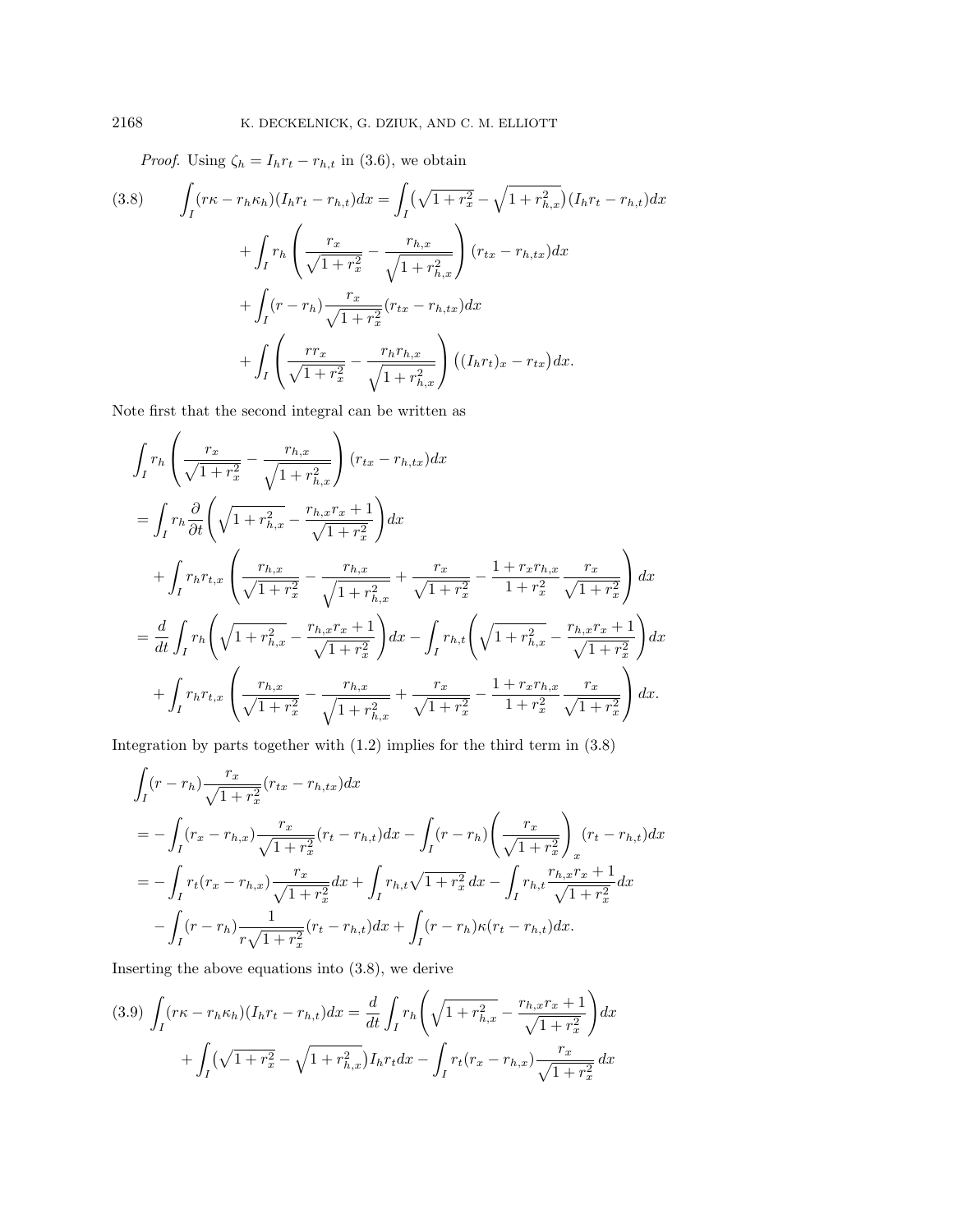$$
+\int_{I} r_{h} r_{tx} \left( \frac{r_{h,x}}{\sqrt{1+r_{x}^{2}}} - \frac{r_{h,x}}{\sqrt{1+r_{h,x}^{2}}} + \frac{r_{x}}{\sqrt{1+r_{x}^{2}}} - \frac{1+r_{x}r_{h,x}}{1+r_{x}^{2}} \frac{r_{x}}{\sqrt{1+r_{x}^{2}}} \right) dx
$$

$$
-\int_{I} (r-r_{h}) \frac{1}{r\sqrt{1+r_{x}^{2}}} (r_{t}-r_{h,t}) dx + \int_{I} (r-r_{h}) \kappa (r_{t}-r_{h,t}) dx
$$

$$
+\int_{I} \left( \frac{rr_{x}}{\sqrt{1+r_{x}^{2}}} - \frac{r_{h}r_{h,x}}{\sqrt{1+r_{h,x}^{2}}} \right) ((I_{h}r_{t})_{x} - r_{tx}) dx.
$$

Let us next insert  $\eta_h = I_h \kappa - \kappa_h$  into (3.5):

(3.10) 
$$
\int_{I} (rr_{t} - r_{h}r_{h,t}) (I_{h}\kappa - \kappa_{h}) dx
$$

$$
= - \int_{I} \left( \frac{r\kappa_{x}}{\sqrt{1 + r_{x}^{2}}} - \frac{r_{h}\kappa_{h,x}}{\sqrt{1 + r_{h,x}^{2}}} \right) ((I_{h}\kappa_{x} - \kappa_{h,x}) dx
$$

$$
= \int_{I} \left( \frac{r\kappa_{x}}{\sqrt{1 + r_{x}^{2}}} - \frac{r_{h}\kappa_{h,x}}{\sqrt{1 + r_{h,x}^{2}}} \right) (\kappa_{x} - (I_{h}\kappa_{x})) dx
$$

$$
- \int_{I} \frac{r_{h}}{\sqrt{1 + r_{h,x}^{2}}} (\kappa_{x} - \kappa_{h,x})^{2} dx
$$

$$
- \int_{I} \left( \frac{r}{\sqrt{1 + r_{x}^{2}}} - \frac{r_{h}}{\sqrt{1 + r_{h,x}^{2}}} \right) \kappa_{x} (\kappa_{x} - \kappa_{h,x}) dx.
$$

Combining (3.9) and (3.10), we obtain

$$
(3.11) \quad \frac{d}{dt} \int_{I} r_{h} \left( \sqrt{1 + r_{h,x}^{2}} - \frac{r_{h,x}r_{x} + 1}{\sqrt{1 + r_{x}^{2}}} \right) dx + \int_{I} \frac{r_{h}}{\sqrt{1 + r_{h,x}^{2}}} (\kappa_{x} - \kappa_{h,x})^{2} dx = \sum_{i=1}^{8} \tilde{S}_{i},
$$

where

$$
\tilde{S}_1 = \int_I (r\kappa - r_h \kappa_h)(I_h r_t - r_{h,t}) dx - \int_I (r r_t - r_h r_{h,t})(I_h \kappa - \kappa_h) dx \n- \int_I (r - r_h)\kappa (r_t - r_{h,t}) dx, \n\tilde{S}_2 = - \int_I r_t \left( \sqrt{1 + r_x^2} - \sqrt{1 + r_{h,x}^2} - (r_x - r_{h,x}) \frac{r_x}{\sqrt{1 + r_x^2}} \right) dx, \n\tilde{S}_3 = - \int_I r_h r_{tx} \left( \frac{r_{h,x}}{\sqrt{1 + r_x^2}} - \frac{r_{h,x}}{\sqrt{1 + r_{h,x}^2}} + \frac{r_x}{\sqrt{1 + r_x^2}} - \frac{1 + r_x r_{h,x}}{1 + r_x^2} \frac{r_x}{\sqrt{1 + r_x^2}} \right) dx, \n\tilde{S}_4 = \int_I (r - r_h) \frac{1}{r\sqrt{1 + r_x^2}} (r_t - r_{h,t}) dx, \n\tilde{S}_5 = \int_I (\sqrt{1 + r_x^2} - \sqrt{1 + r_{h,x}^2}) (r_t - I_h r_t) dx,
$$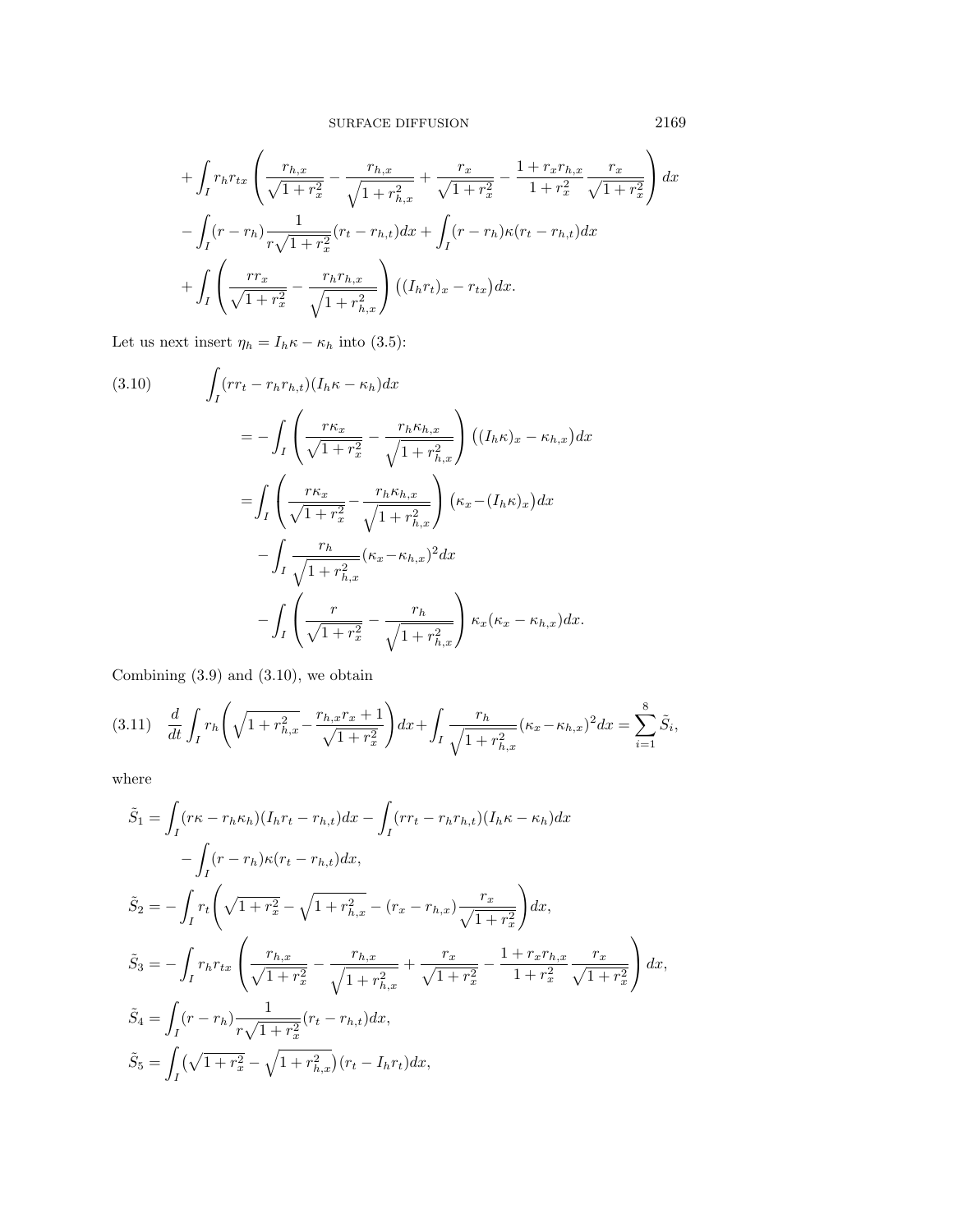$$
\tilde{S}_6 = -\int_I \left( \frac{rr_x}{\sqrt{1+r_x^2}} - \frac{r_h r_{h,x}}{\sqrt{1+r_{h,x}^2}} \right) \left( (I_h r_t)_x - r_{tx} \right) dx,
$$
\n
$$
\tilde{S}_7 = \int_I \left( \frac{r \kappa_x}{\sqrt{1+r_x^2}} - \frac{r_h \kappa_{h,x}}{\sqrt{1+r_{h,x}^2}} \right) \left( \kappa_x - (I_h \kappa)_x \right) dx,
$$
\n
$$
\tilde{S}_8 = -\int_I \left( \frac{r}{\sqrt{1+r_x^2}} - \frac{r_h}{\sqrt{1+r_{h,x}^2}} \right) \kappa_x (\kappa_x - \kappa_{h,x}) dx.
$$

The terms  $\tilde{S}_1,\ldots,\tilde{S}_8$  have been organized in such a way that each of them is quadratic in an appropriate difference. To see this, let us examine them in more detail. First,

$$
\tilde{S}_1 = \int_I (r\kappa - r_h \kappa_h)(r_t - r_{h,t}) dx - \int_I (r r_t - r_h r_{h,t})(\kappa - \kappa_h) dx - \int_I (r - r_h)\kappa(r_t - r_{h,t}) dx
$$
  
+ 
$$
\int_I (r\kappa - r_h \kappa_h)(I_h r_t - r_t) dx - \int_I (r r_t - r_h r_{h,t})(I_h \kappa - \kappa) dx
$$
  
= 
$$
-\int_I r_t (\kappa - \kappa_h)(r - r_h) dx + \int_I (r\kappa - r_h \kappa_h)(I_h r_t - r_t) dx - \int_I (r r_t - r_h r_{h,t})(I_h \kappa - \kappa) dx
$$
  
\equiv A\_1 + A\_2 + A\_3.

Using an interpolation estimate, (2.15), and the continuous embedding  $H^1(I) \hookrightarrow$  $L^\infty(I),$  we obtain

$$
|A_1 + A_2| \le C ||r_t||_{L^2(I)} ||\kappa - \kappa_h||_{L^2(I)} ||r - r_h||_{L^\infty(I)} + Ch||r_{tx}||_{L^2(I)} ||r\kappa - r_h\kappa_h||_{L^2(I)} \le \epsilon ||\kappa - \kappa_h||_{L^2(I)}^2 + C_{\epsilon} ||r - r_h||_{H^1(I)}^2 + C_{\epsilon} h^2 ||r_{tx}||_{L^2(I)}^2,
$$

while

$$
A_3 = \int_I (I_h \kappa - \kappa) r_h r_{h,t} dx - \int_I \frac{r_h}{r} (I_h \kappa - \kappa) r r_t dx + \int_I (I_h \kappa - \kappa) \left(\frac{r_h}{r} - 1\right) r r_t dx.
$$

We infer from Lemma 3.1 with  $v = \kappa - I_h \kappa$  and well-known interpolation estimates that

$$
|A_3| \leq \epsilon ||\kappa_x - \kappa_{h,x}||_{L^2(I)}^2 + C_{\epsilon} ||\kappa - I_h \kappa||_{H^1(I)}^2 + Ch^2 + C ||r - r_h||_{H^1(I)}^2
$$
  
+ 
$$
C ||r_t||_{L^2(I)} ||r - r_h||_{L^\infty(I)} ||\kappa - I_h \kappa||_{L^2(I)}^2
$$
  

$$
\leq \epsilon ||\kappa_x - \kappa_{h,x}||_{L^2(I)}^2 + C_{\epsilon} h^2 ||\kappa||_{H^2(I)}^2 + C ||r - r_h||_{H^1(I)}^2.
$$

Recalling (2.15), we conclude

$$
|\tilde{S}_1| \leq \epsilon ||\kappa - \kappa_h||_{H^1(I)}^2 + C_{\epsilon} ||r - r_h||_{H^1(I)}^2 + C_{\epsilon} (1 + ||r_{tx}||_{L^2(I)}^2) h^2.
$$

Next, observing that

$$
(3.12) \quad \left| \sqrt{1+q^2} - \sqrt{1+p^2} - (q-p)\frac{q}{\sqrt{1+q^2}} \right| \le C(q-p)^2 \qquad \forall q, p \in \mathbb{R},
$$

we obtain

$$
|\tilde{S}_2| \leq C \|r_t\|_{L^{\infty}(I)} \|r_x - r_{h,x}\|_{L^2(I)}^2 \leq C \|r_t\|_{H^1(I)} \|r_x - r_{h,x}\|_{L^2(I)}^2.
$$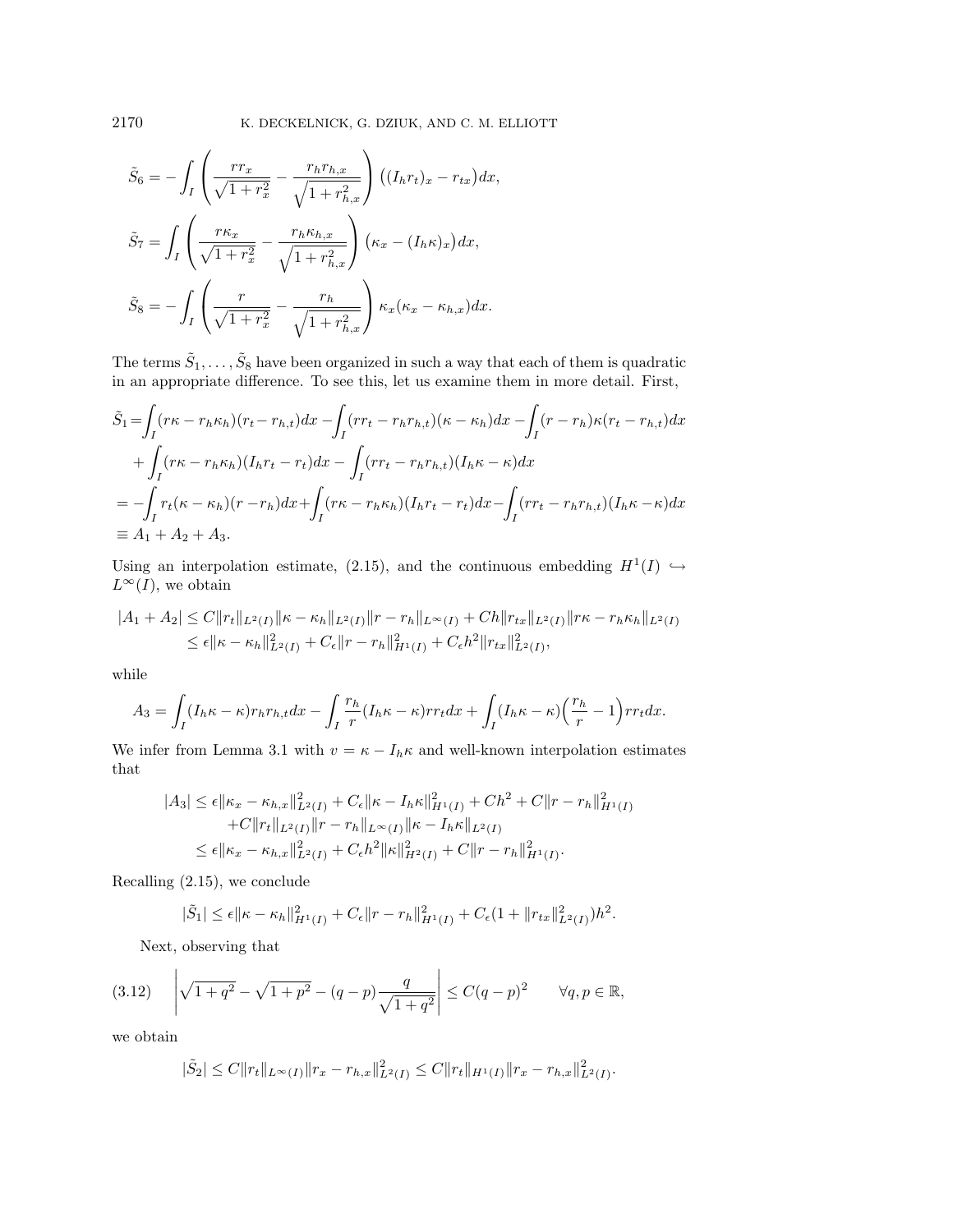Let us now examine  $\tilde{S}_3$ . A short calculation shows

$$
\frac{p}{\sqrt{1+q^2}} - \frac{p}{\sqrt{1+p^2}} + \frac{q}{\sqrt{1+q^2}} - \frac{1+pq}{1+q^2} \frac{q}{\sqrt{1+q^2}}
$$
\n
$$
= \frac{p(1+q^2)(\sqrt{1+p^2} - \sqrt{1+q^2}) - q^2\sqrt{1+p^2}(p-q)}{\sqrt{1+q^2}\sqrt{1+p^2}}
$$
\n
$$
= \frac{p}{\sqrt{1+q^2}\sqrt{1+p^2}} \left(\sqrt{1+p^2} - \sqrt{1+q^2} - (p-q)\frac{p}{\sqrt{1+p^2}}\right)
$$
\n
$$
+ \frac{p-q}{\sqrt{1+q^2}^3(1+p^2)} \left(p^2(1+q^2) - q^2(1+p^2)\right),
$$

which implies in view of (3.12)

$$
\left| \frac{p}{\sqrt{1+q^2}} - \frac{p}{\sqrt{1+p^2}} + \frac{q}{\sqrt{1+q^2}} - \frac{1+pq}{1+q^2} \frac{q}{\sqrt{1+q^2}} \right| \le C(p-q)^2
$$

for all  $p, q \in \mathbb{R}$ . Therefore,

$$
|\tilde{S}_3| \leq C \|r_{tx}\|_{L^{\infty}(I)} \|r_x - r_{h,x}\|_{L^2(I)}^2 \leq C \|r_{tx}\|_{H^1(I)} \|r_x - r_{h,x}\|_{L^2(I)}^2.
$$

If we write

$$
\tilde{S}_4 = \int_I (r - r_h) \frac{1}{r\sqrt{1 + r_x^2}} (r_t - r_{h,t}) dx = \int_I \frac{r_h}{r} v r_t dx - \int_I v r_h r_{h,t} dx
$$

with  $v = \frac{r - r_h}{r_h r \sqrt{1 + r_x^2}}$  and apply Lemma 3.1, we deduce

$$
|\tilde{S}_4| \leq \epsilon ||\kappa_x - \kappa_{h,x}||^2_{L^2(I)} + C_{\epsilon} \left\| \frac{r - r_h}{r_h r \sqrt{1 + r_x^2}} \right\|_{H^1(I)}^2 + Ch^2 + C ||r - r_h||^2_{H^1(I)} \leq \epsilon ||\kappa_x - \kappa_{h,x}||^2_{L^2(I)} + C_{\epsilon} ||r - r_h||^2_{H^1(I)} + Ch^2.
$$

In view of interpolation estimates, Young's inequality, and (2.15),

$$
|\tilde{S}_5| \leq Ch \|r_{tx}\|_{L^2(I)} \|r_x - r_{h,x}\|_{L^2(I)} \leq Ch^2 \|r_{tx}\|_{L^2(I)}^2 + C \|r_x - r_{h,x}\|_{L^2(I)}^2,
$$
  
\n
$$
|\tilde{S}_6| \leq Ch \|r_{txx}\|_{L^2(I)} \|r - r_h\|_{H^1(I)} \leq Ch^2 \|r_{txx}\|_{L^2(I)}^2 + C \|r - r_h\|_{H^1(I)}^2,
$$
  
\n
$$
|\tilde{S}_7| \leq Ch \| \kappa_{xx}\|_{L^2(I)} (\| \kappa_x - \kappa_{h,x}\|_{L^2(I)} + \|r - r_h\|_{H^1(I)})
$$
  
\n
$$
\leq \epsilon \| \kappa_x - \kappa_{h,x}\|_{L^2(I)}^2 + C_{\epsilon} h^2 + C \|r - r_h\|_{H^1(I)}^2.
$$

Finally,

$$
|\tilde{S}_8| \leq \epsilon ||\kappa_x - \kappa_{h,x}||^2_{L^2(I)} + C_{\epsilon} ||r - r_h||^2_{H^1(I)}.
$$

If we insert the above estimates for  $\tilde{S}_1, \ldots, \tilde{S}_8$  into (3.11), the result is

$$
\frac{d}{dt} \int_{I} r_{h} \left( \sqrt{1 + r_{h,x}^{2}} - \frac{r_{h,x}r_{x} + 1}{\sqrt{1 + r_{x}^{2}}} \right) dx + \int_{I} \frac{r_{h}}{\sqrt{1 + r_{h,x}^{2}}} (\kappa_{x} - \kappa_{h,x})^{2} dx
$$
\n
$$
\leq C\epsilon \|\kappa - \kappa_{h}\|_{H^{1}(I)}^{2} + C\epsilon (1 + \|r_{t}\|_{H^{2}(I)}) \|r - r_{h}\|_{H^{1}(I)}^{2} + C\epsilon (1 + \|r_{t}\|_{H^{2}(I)}) h^{2},
$$
\nwhich completes the proof of the lemma.  $\Box$ 

which completes the proof of the lemma.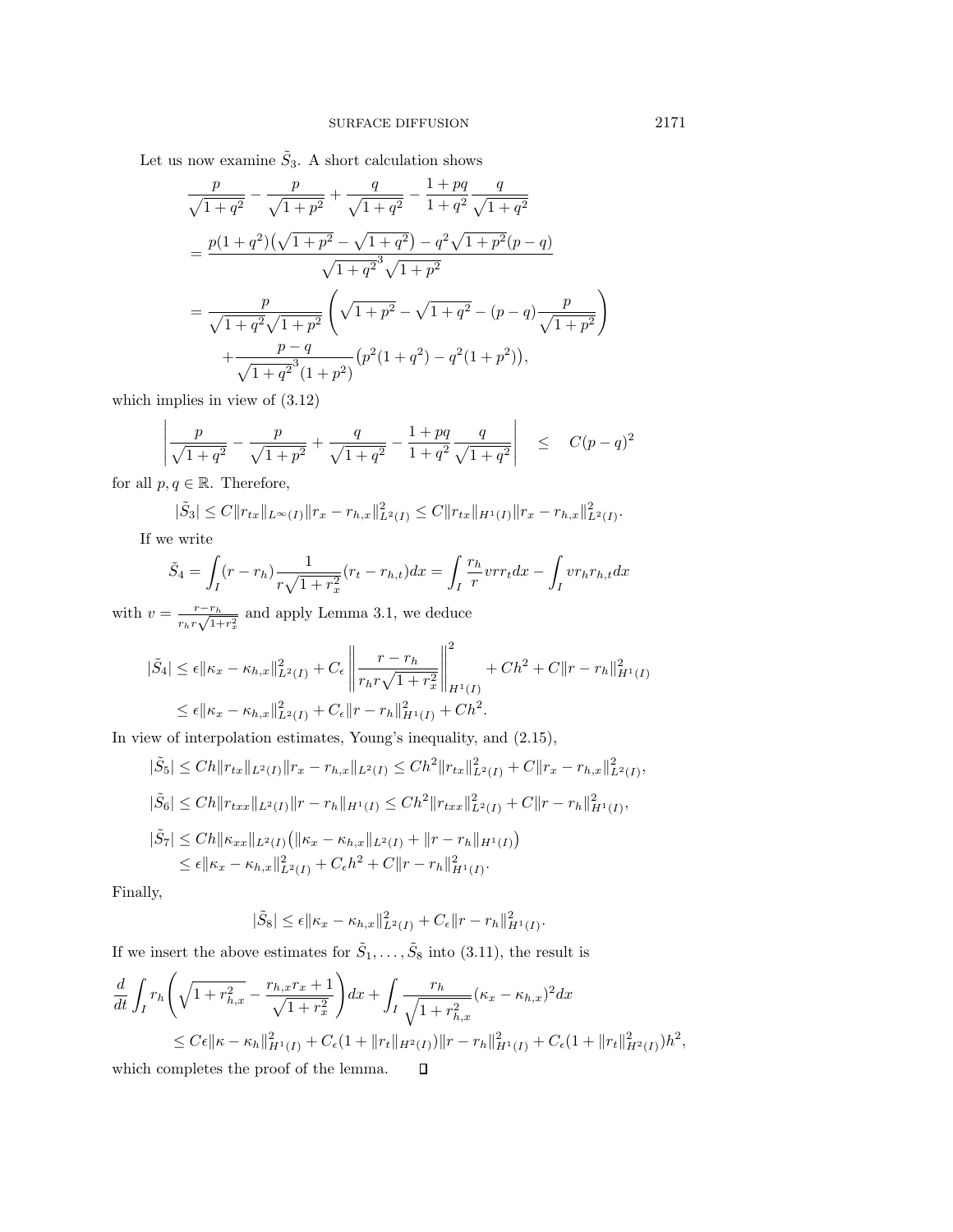Remark 3.4. (a) In order to interpret the integral

(3.13) 
$$
\int_{I} r_{h} \left( \sqrt{1 + r_{h,x}^{2}} - \frac{r_{h,x}r_{x} + 1}{\sqrt{1 + r_{x}^{2}}} \right) dx
$$

occurring in (3.7), we note that

$$
\nu = \frac{1}{\sqrt{1 + r_x^2}} (-r_x, \cos \phi, \sin \phi), \quad \nu_h = \frac{1}{\sqrt{1 + r_{h,x}^2}} (-r_{h,x}, \cos \phi, \sin \phi)
$$

are the unit outward normals to

$$
\Gamma(t) = \{ \mathbf{x} \in \mathbb{R}^3 \mid \mathbf{x} = (x, r(x, t) \cos \phi, r(x, t) \sin \phi), x \in [0, L], \phi \in [0, 2\pi] \},\
$$
  
\n
$$
\Gamma_h(t) = \{ \mathbf{x} \in \mathbb{R}^3 \mid \mathbf{x} = (x, r_h(x, t) \cos \phi, r_h(x, t) \sin \phi), x \in [0, L], \phi \in [0, 2\pi] \},
$$

respectively. Observing that  $dS = r_h \sqrt{1 + r_{h,x}^2} dx d\phi$  is the surface element on  $\Gamma_h$ , a short calculation shows that

$$
\int_I r_h \left( \sqrt{1 + r_{h,x}^2} - \frac{r_{h,x}r_x + 1}{\sqrt{1 + r_x^2}} \right) dx = \frac{1}{2\pi} \int_{\Gamma_h} |\nu - \nu_h|^2 dS.
$$

A similar relation was used in [5], [6] in an error analysis for the mean curvature flow of graphs.

(b) Under the conditions (2.13) and (3.1), the expression (3.13) is equivalent to  $||r_x - r_{h,x}||^2_{H^1(I)}$ . To see this, note that

$$
\sqrt{1 + r_{h,x}^2} - \frac{r_{h,x}r_x + 1}{\sqrt{1 + r_x^2}} \n= \frac{(\sqrt{1 + r_{h,x}^2}\sqrt{1 + r_x^2} - (r_{h,x}r_x + 1))(\sqrt{1 + r_{h,x}^2}\sqrt{1 + r_x^2} + (r_{h,x}r_x + 1))}{\sqrt{1 + r_x^2}(\sqrt{1 + r_{h,x}^2}\sqrt{1 + r_x^2} + (r_{h,x}r_x + 1))} \n= \frac{(r_x - r_{h,x})^2}{\sqrt{1 + r_x^2}(\sqrt{1 + r_{h,x}^2}\sqrt{1 + r_x^2} + (r_{h,x}r_x + 1))},
$$

which implies

$$
(3.14) \quad \frac{c_0}{4(1+C_0^2)\sqrt{1+4C_0^2}} \|r_x - r_{h,x}\|_{H^1(I)}^2 \le \int_I r_h \left(\sqrt{1+r_{h,x}^2} - \frac{r_{h,x}r_x + 1}{\sqrt{1+r_x^2}}\right) dx
$$
  

$$
\le C_0 \|r_x - r_{h,x}\|_{H^1(I)}^2,
$$

since

$$
1 \leq \sqrt{1+r_x^2} \left(\sqrt{1+r_{h,x}^2}\sqrt{1+r_x^2} + (r_{h,x}r_x+1)\right)
$$
  

$$
\leq \sqrt{1+r_x^2} \left(\sqrt{1+r_{h,x}^2}\sqrt{1+r_x^2} + \sqrt{1+r_{h,x}^2}\sqrt{1+r_x^2}\right) \leq 2(1+C_0^2)\sqrt{1+4C_0^2}.
$$

It remains to derive an estimate for  $||\kappa - \kappa_h||_{L^2(I)}$ .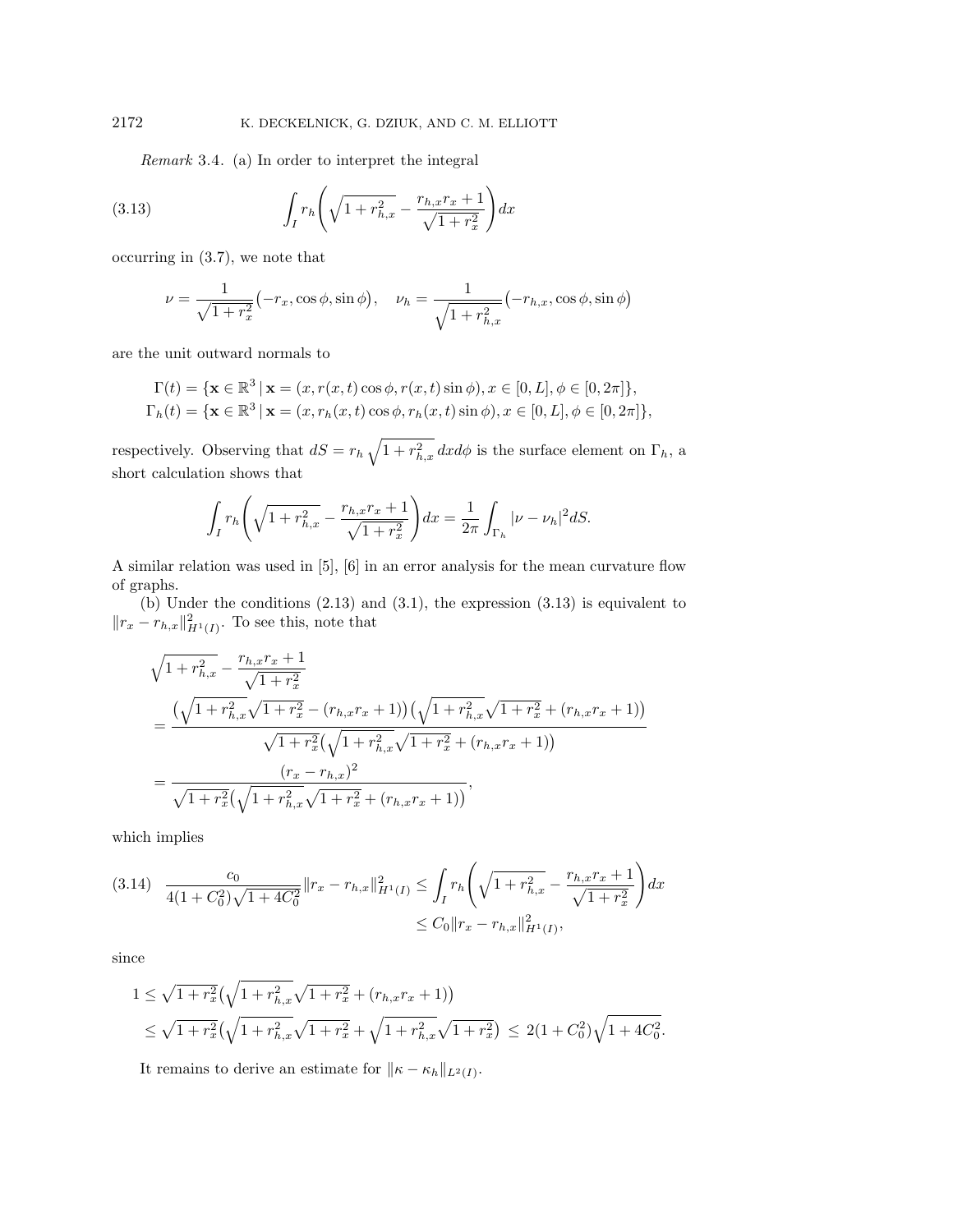Lemma 3.5.

$$
\|\kappa - \kappa_h\|_{L^2(I)} \leq C\big(\|r - r_h\|_{H^1(I)} + \|\kappa_x - \kappa_{h,x}\|_{L^2(I)} + h\big).
$$

Proof. Clearly,

$$
\int_I r_h(\kappa - \kappa_h)^2 dx
$$
  
= 
$$
-\int_I (r - r_h)\kappa(\kappa - \kappa_h)dx + \int_I (r\kappa - r_h\kappa_h)(\kappa - I_h\kappa)dx + \int_I (r\kappa - r_h\kappa_h)(I_h\kappa - \kappa_h)dx.
$$

Using (3.6) in order to rewrite the third integral, we deduce

$$
\int_{I} r_{h}(\kappa - \kappa_{h})^{2} dx = -\int_{I} (r - r_{h})\kappa(\kappa - \kappa_{h}) dx + \int_{I} (r\kappa - r_{h}\kappa_{h})(\kappa - I_{h}\kappa) dx \n+ \int_{I} (I_{h}\kappa - \kappa_{h})(\sqrt{1 + r_{x}^{2}} - \sqrt{1 + r_{h,x}^{2}}) dx + \int_{I} \left( \frac{r r_{x}}{\sqrt{1 + r_{x}^{2}}} - \frac{r_{h} r_{h,x}}{\sqrt{1 + r_{h,x}^{2}}} \right) (I_{h}\kappa - \kappa_{h})_{x} dx \n\leq C ||r - r_{h}||_{L^{2}(I)} ||\kappa - \kappa_{h}||_{L^{2}(I)} + C (||r - r_{h}||_{L^{2}(I)} + ||\kappa - \kappa_{h}||_{L^{2}(I)}) ||\kappa - I_{h}\kappa||_{L^{2}(I)} \n+ C ||I_{h}\kappa - \kappa_{h}||_{L^{2}(I)} ||r_{x} - r_{h,x}||_{L^{2}(I)} + C ||(I_{h}\kappa)_{x} - \kappa_{h,x}||_{L^{2}(I)} ||r - r_{h}||_{H^{1}(I)} \n\leq \epsilon ||\kappa - \kappa_{h}||_{L^{2}(I)}^{2} + C_{\epsilon} ||r - r_{h}||_{H^{1}(I)}^{2} + C_{\epsilon} h^{2} + C ||\kappa_{x} - \kappa_{h,x}||_{L^{2}(I)}^{2}.
$$

Here we have again used (2.15). Choosing  $\epsilon = \frac{c_0}{4}$  and recalling (3.1), we complete the proof of the lemma.

We are now in position to complete the proof of Theorem 2.3. Combining Lemmas 3.2, 3.3, and 3.5 and (3.1), we obtain with  $\lambda = \frac{c_0}{2\sqrt{1+4C_0^2}}$ 

$$
\frac{1}{2}\frac{d}{dt}\|r-r_h\|_{L^2(I)}^2 + \frac{d}{dt}\int_I r_h\left(\sqrt{1+r_{h,x}^2} - \frac{r_{h,x}r_x+1}{\sqrt{1+r_x^2}}\right)dx + \lambda\|\kappa_x - \kappa_{h,x}\|_{L^2(I)}^2
$$
  

$$
\leq C\epsilon\|\kappa_x - \kappa_{h,x}\|_{L^2(I)}^2 + C\epsilon(1+\|r_t\|_{H^2(I)})\|r-r_h\|_{H^1(I)}^2 + C\epsilon(1+\|r_t\|_{H^2(I)})h^2.
$$

Choosing  $\epsilon$  sufficiently small and recalling (3.14), the function

$$
\phi(t) := \frac{1}{2} ||(r - r_h)(t)||_{L^2(I)}^2 + \int_I r_h \left( \sqrt{1 + r_{h,x}^2} - \frac{r_{h,x}r_x + 1}{\sqrt{1 + r_x^2}} \right)(t) dx
$$

satisfies

$$
(3.15) \quad \phi'(t) + \frac{\lambda}{2} \|\kappa_x - \kappa_{h,x}\|_{L^2(I)}^2 \le C(1 + \|r_t\|_{H^2(I)}^2)h^2 + C(1 + \|r_t\|_{H^2(I)})\phi(t),
$$

$$
0 \le t \le \hat{T}_h.
$$

Now, (2.7) and (3.14) yield  $\phi(0) \leq Ch^2$ , so that Gronwall's lemma implies

$$
\phi(t) \le C h^2 \left( 1 + \int_0^T \|r_t\|_{H^2(I)}^2 dt \right) \exp\left( \int_0^T C (1 + \|r_t\|_{H^2(I)}) dt \right), \qquad 0 \le t \le \hat{T}_h.
$$

Therefore,

(3.16) 
$$
\sup_{0 < t < \hat{T}_h} ||(r - r_h)(t)||_{H^1(I)} \leq Ch,
$$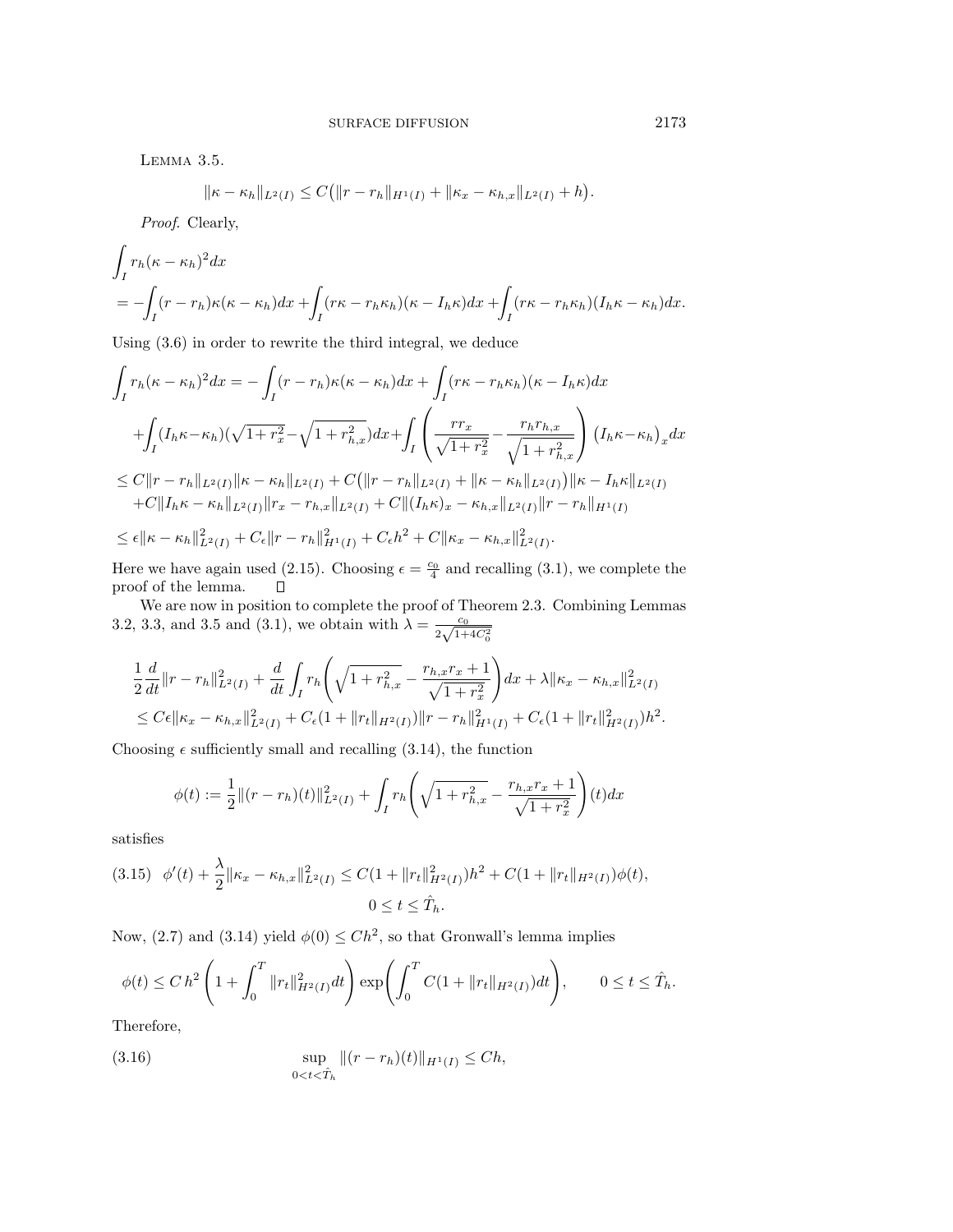and, using (3.15) together with Lemma 3.5,

(3.17) 
$$
\int_0^{\hat{T}_h} ||\kappa - \kappa_h||_{H^1(I)}^2 dt \leq C h^2.
$$

We can now prove that  $\hat{T}_h = T$ . If not, we would have  $\hat{T}_h < T$ ; the smoothness of r, (3.16), and an inverse estimate then would imply that

$$
||(r - r_h)(t)||_{H^{1,\infty}(I)} \le C\sqrt{h}, \qquad 0 \le t \le \hat{T}_h,
$$

which combined with (2.13) would give

$$
\frac{3}{4}c_0 \le r_h \le \frac{3}{2}C_0, |r_{h,x}| \le \frac{3}{2}C_0 \quad \text{in } I \times [0, \hat{T}_h]
$$

provided that  $h \leq h_0$  and  $h_0$  is sufficiently small. However, then we could extend the discrete solution to an interval  $[0, \hat{T}_h + \delta]$  for some  $\delta > 0$  with

$$
\frac{1}{2}c_0 \le r_h \le 2C_0, |r_{h,x}| \le 2C_0 \quad \text{in } I \times [0, \hat{T}_h + \delta],
$$

which contradicts the definition of  $\hat{T}_h$ . Thus  $\hat{T}_h = T$  for  $h \leq h_0$  and (3.16), (3.17) imply our result.

## **4. Numerical results.** We use the notation

$$
r_j(t) = r_h(x_j, t), \ \kappa_j(t) = \kappa_h(x_j, t), \ \ j = 0, \dots, N,
$$
  

$$
q_j(t) = \sqrt{h_j^2 + (r_j(t) - r_{j-1}(t))^2}, \ \ j = 1, \dots, N.
$$

The spatially discrete problem  $(2.5)$ ,  $(2.6)$  then is translated into the following system of ODEs. By a dot we denote the time derivative. For numerical tests we shall use an additional right-hand side  $f$  which we include in the equations here.

$$
\frac{h_j}{6}(r_{j-1}+r_j)\dot{r}_{j-1} + \left(\frac{h_j}{6}r_{j-1} + \frac{1}{2}(h_j + h_{j+1})r_j + \frac{h_{j+1}}{6}r_{j+1}\right)\dot{r}_j \n+ \frac{h_{j+1}}{6}(r_j + r_{j+1})\dot{r}_{j+1} - \frac{r_{j-1} + r_j}{q_j}\kappa_{j-1} + \left(\frac{r_{j-1} + r_j}{q_j} + \frac{r_j + r_{j+1}}{q_{j+1}}\right)\kappa_j \n- \frac{r_j + r_{j+1}}{q_{j+1}}\kappa_{j+1} = \frac{1}{2}\left(q_j(r_{j-1} + r_j)f_{j-\frac{1}{2}} + q_{j+1}(r_j + r_{j+1})f_{j+\frac{1}{2}}\right), \n\frac{h_j}{6}(r_{j-1} + r_j)\kappa_{j-1} + \left(\frac{h_j}{6}r_{j-1} + \frac{1}{2}(h_j + h_{j+1})r_j + \frac{h_{j+1}}{6}r_{j+1}\right)\kappa_j \n+ \frac{h_{j+1}}{6}(r_j + r_{j+1})\kappa_{j+1} + \frac{r_{j-1} + r_j}{q_j}r_{j-1} - \left(\frac{r_{j-1} + r_j}{q_j} + \frac{r_j + r_{j+1}}{q_{j+1}}\right)r_j \n+ \frac{r_j + r_{j+1}}{q_{j+1}}r_{j+1} = q_j + q_{j+1}
$$
\n(4.1)

for  $j = 1, \ldots, N, t \in (0, T]$ , with periodic boundary conditions and initial condition  $r_j(0) = r_0(x_j)$ ,  $j = 0, \ldots, N$ . For the right-hand side term involving f we have used a simple integration formula and the notation  $f_{j\pm \frac{1}{2}} = f((x_j + x_{j\pm 1})/2)$ .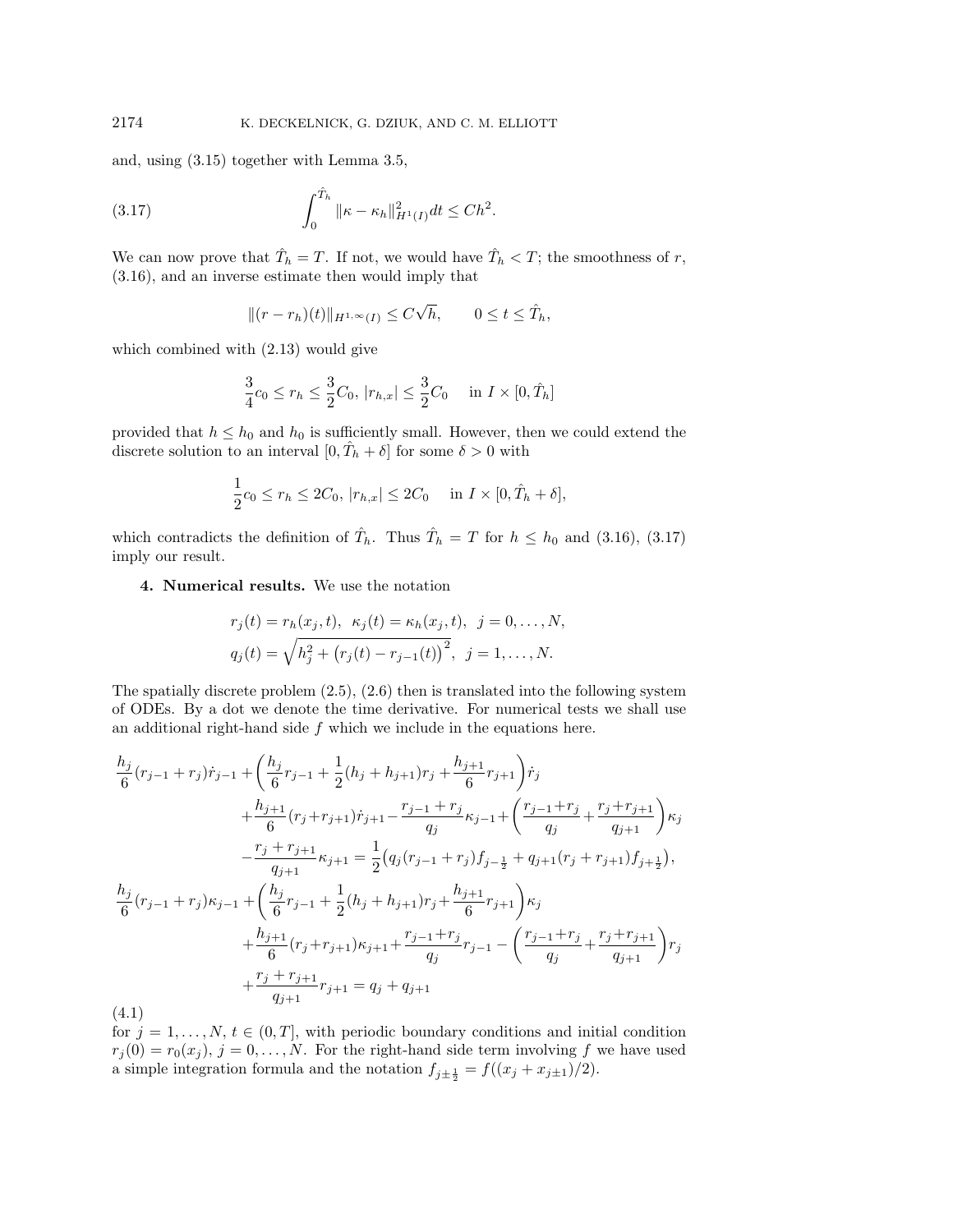The time discretization is done via a semi-implicit scheme which also linearizes the problem. Furthermore we use mass lumping at suitable positions. Let  $\tau > 0$ be the time step size and  $M = [T/\tau]$ . For a generic function w we denote by  $w^m$  $(0 \leq m \leq M)$  the evaluation on the mth time level:  $w^m = w(\cdot, m\tau)$ . The fully discrete scheme then reads as follows.

*Algorithm* 4.1. Let  $r_j^0 = r_0(x_j)$ ,  $j = 0, ..., N$ . For  $m = 1, ..., M$  solve

$$
\begin{split} &\frac{1}{\tau}(h_j+h_{j+1})r_j^{m-1}(r_j^m-r_j^{m-1})\\ &-\frac{r_{j-1}^{m-1}+r_j^{m-1}}{q_j^{m-1}}\kappa_{j-1}^m+\left(\frac{r_{j-1}^{m-1}+r_j^{m-1}}{q_j^{m-1}}+\frac{r_j^{m-1}+r_{j+1}^{m-1}}{q_{j+1}^{m-1}}\right)\kappa_j^m-\frac{r_j^{m-1}+r_{j+1}^{m-1}}{q_{j+1}^{m-1}}\kappa_{j+1}^m\\ &=\frac{1}{2}\big(q_j^{m-1}(r_{j-1}^{m-1}+r_j^{m-1})f_{j-\frac{1}{2}}^m+q_{j+1}^{m-1}(r_j^{m-1}+r_{j+1}^{m-1})f_{j+\frac{1}{2}}^m\big), \end{split}
$$

$$
(h_j + h_{j+1})r_j^{m-1} \kappa_j^m
$$
  
+ 
$$
\frac{r_{j-1}^{m-1} + r_j^{m-1}}{q_j^{m-1}} r_{j-1}^m - \left( \frac{r_{j-1}^{m-1} + r_j^{m-1}}{q_j^{m-1}} + \frac{r_j^{m-1} + r_{j+1}^{m-1}}{q_{j+1}^{m-1}} \right) r_j^m + \frac{r_j^{m-1} + r_{j+1}^{m-1}}{q_{j+1}^{m-1}} r_{j+1}^m
$$
  
= 
$$
q_j^{m-1} + q_{j+1}^{m-1}
$$

for  $j = 1, ..., N, m = 1, ..., M$ .

In every time step a linear system for  $\underline{r}^m = (r_1^m, \ldots, r_N^m)$  and  $\underline{\kappa}^m = (\kappa_1^m, \ldots, \kappa_N^m)$ of the form

(4.2) 
$$
\frac{1}{\tau}M^{m-1}\underline{r}^m + S^{m-1}\underline{\kappa}^m = \underline{c}^{m-1},
$$

(4.3) 
$$
M^{m-1} \underline{\kappa}^m - S^{m-1} \underline{r}^m = \underline{d}^{m-1}
$$

has to be solved. Here  $M^{m-1}$  is a suitable mass matrix,  $S^{m-1}$  is a stiffness matrix, and  $c^{m-1}$ ,  $d^{m-1}$  are right-hand sides depending on the quantities of the  $(m-1)$ st time step with built-in periodic boundary conditions. Note that the time discretization is semiimplicit with respect to the position  $r$  but is fully implicit with respect to curvature  $\kappa$ . The linear system (4.2), (4.3) was solved by inserting the second equation into the first one, which leads to the following linear system for  $r^m$ :

$$
(4.4)\ \left(\frac{1}{\tau}M^{m-1} + S^{m-1}(M^{m-1})^{-1}S^{m-1}\right)\underline{r}^m = \underline{c}^{m-1} - S^{m-1}(M^{m-1})^{-1}\underline{d}^{m-1}.
$$

Note that the matrix  $M^{m-1}$  is a diagonal matrix. The system (4.4) was solved by a conjugate gradient method.

For all computations we have used uniform spatial grids  $h_i = h$  with h as indicated.

We test the scheme with a known continuous solution. We choose

$$
r(x,t) = (1 + 0.25\sin\pi(x - 1))(1 + 0.125\cos t)
$$

on the interval  $I = [0, 2]$  for  $T = 1$  and calculate the corresponding right-hand side f from  $(1.3)$  and  $(1.2)$ . Now we are able to compute the error between continuous solution r,  $\kappa$  and discrete solution  $r_h^m$ ,  $\kappa_h^m$  and calculate the experimental order of convergence from the errors for two grids. As time step size we have chosen  $\tau = 0.1h^2$ .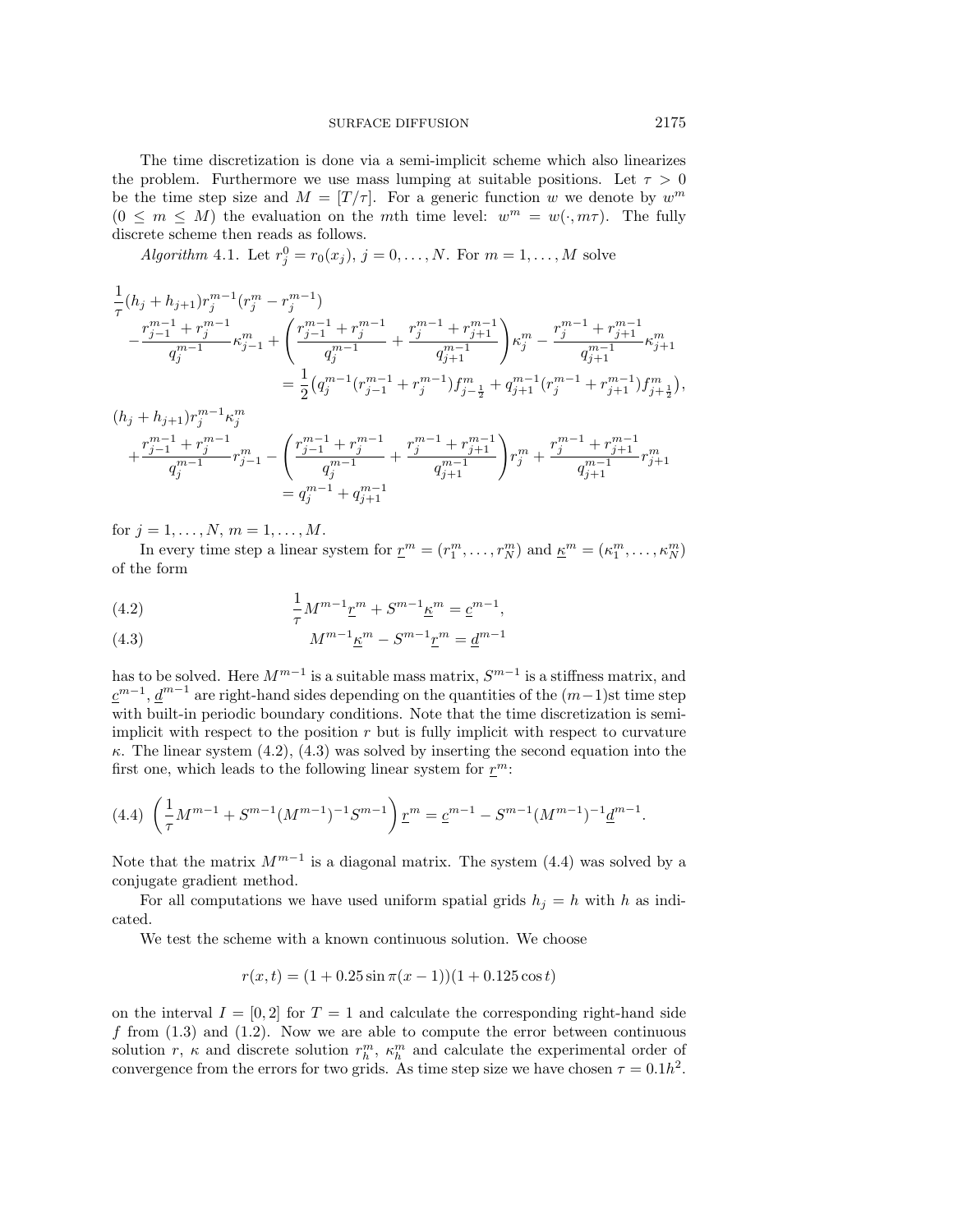Table 4.1

Absolute errors in various norms and experimental orders of convergence (in brackets) for the test problem for the choice  $\tau = 0.1h^2$ .

| N   | h.      | $  r-r_h  _{L^{\infty}(H^1)}$ | $\ \overline{\kappa-\kappa_h}\ _{L^2(H^1)}$ |
|-----|---------|-------------------------------|---------------------------------------------|
| 20  | 0.1     | 0.3010                        | 2.2669                                      |
| 40  | 0.05    | 0.1544(0.96)                  | 1.1693(0.96)                                |
| 80  | 0.025   | 0.07784(0.99)                 | 0.5892(0.99)                                |
| 160 | 0.0125  | 0.03903(1.00)                 | 0.2952(1.00)                                |
| 320 | 0.00625 | 0.01953(1.00)                 | 0.1477(1.00)                                |

TABLE  $4.2$ 

Absolute errors in various norms and experimental orders of convergence (in brackets) for the test problem for the choice  $\tau = 0.1h$ .

| N   | h.      | $  r-r_h  _{L^{\infty}(H^1)}$ | $\ \kappa-\kappa_h\ _{L^2(H^1)}$ |
|-----|---------|-------------------------------|----------------------------------|
| 20  | 0.1     | 0.2575                        | 2.2597                           |
| 40  | 0.05    | 0.1399(0.88)                  | 1.1672(0.95)                     |
| 80  | 0.025   | 0.07363(0.93)                 | 0.5886(0.99)                     |
| 160 | 0.0125  | 0.03790(0.96)                 | 0.2950(1.00)                     |
| 320 | 0.00625 | 0.01922(0.98)                 | 0.1476(1.00)                     |

The results are shown in Table 4.1. We measured the errors

$$
||r - r_h||_{L^{\infty}((0,T),H^1(I))}
$$
 and  $||\kappa - \kappa_h||_{L^2((0,T),H^1(I))}$ .

The results confirm the error estimates in Theorem 2.3 precisely. A quite astonishing result is that these convergence results experimentally also hold in the case of linear coupling of time step size and spatial grid size (see Table 4.2), in particular, that no stability problems arise even though the scheme is only semi-implicit. This is in some sense similar to the case of mean curvature flow, for which in [7] stability of a semi-implicit scheme was proved without any time step restriction.

In [3] it was shown that solutions of axially symmetric surface diffusion may exhibit the following dynamical behavior: After an initial rapid decay, some perturbations slowly grow in amplitude and finally lead to pinch-off. We recomputed an example from [3], for which the initial surface is given by

(4.5) 
$$
r_0(x) = 1 + 0.05 \left( \sin \left( \frac{m+1}{2} x \right) + \sin \left( \frac{m}{2} x \right) \right), \ x \in (0, n\pi).
$$

Figure 4.1 shows the rapid decay of perturbations for  $m = 10$ . For better visibility we scaled the graphics vertically by 100.

For  $m = 14$  we show the long time behavior of the solution  $r = r(x, t)$ . In order to make the dynamical behavior more transparent we plot the solution in Figure 4.2 for  $t \in [0, 10]$  and in Figure 4.3 for  $t \in [20, 27.861]$ . We have used 400 nodes and a time step size  $\tau = 0.1 h^2$ . Note that our error analysis is only valid as long as r is bounded away from zero. For calculations near the pinch-off singularity we adapted the time step according to  $\tau = 0.1 h^2 \min_{[0,4\pi]} r_h^3$ , a criterion which was found experimentally. Finally, we computed the solution of axisymmetric surface diffusion for the initial surface given by

(4.6) 
$$
r_0(x) = 1 - 0.95 |x| \sin \frac{\pi}{x}, \ x \in (-1, 1).
$$

Here we have used 500 spatial nodes and a time discretization as in the previous example. The results are shown in Figure 4.4.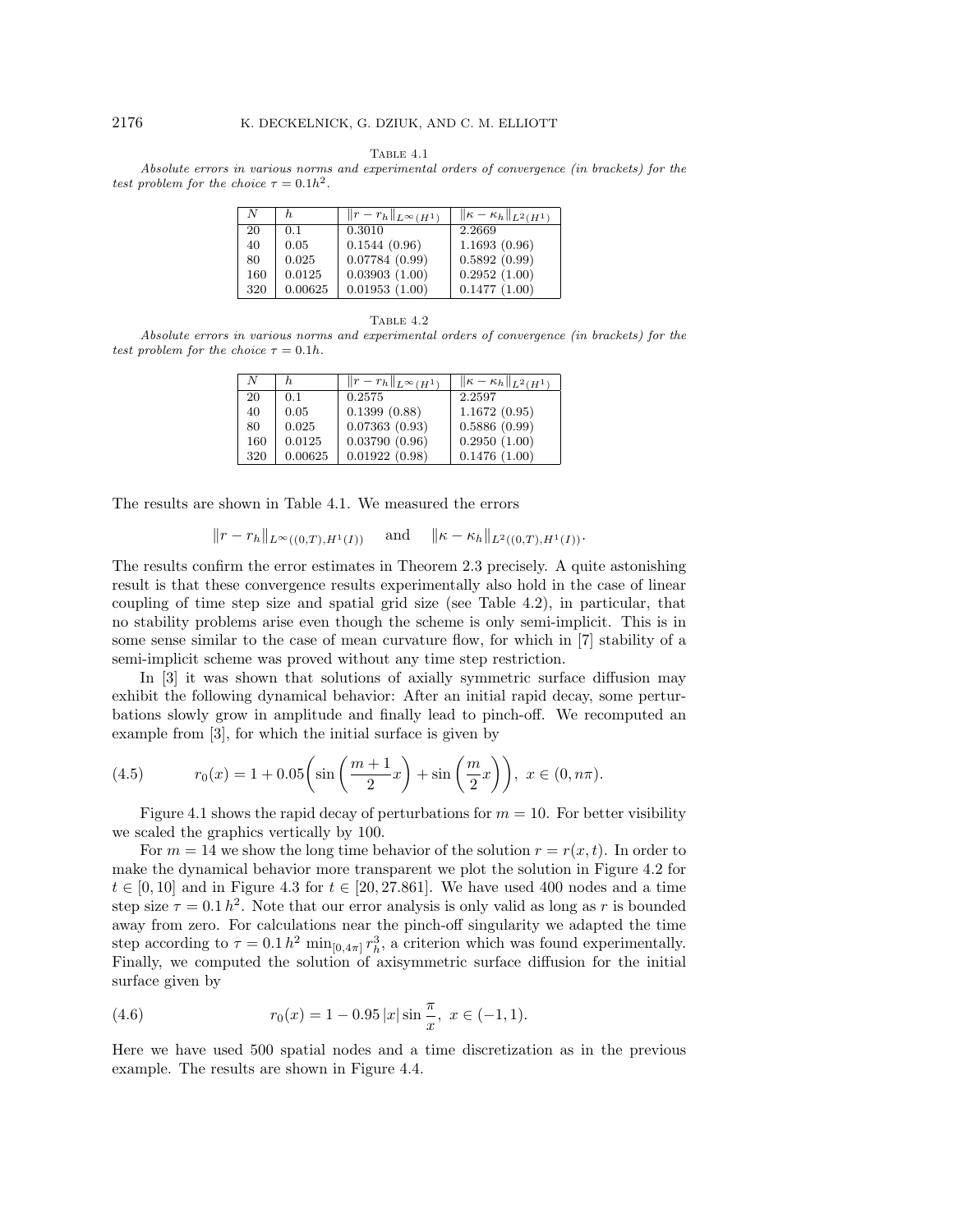

FIG. 4.1. Evolution of the initial surface given by  $(4.5)$  with  $m = 10$ ,  $n = 8$  for  $t = 0.0$ , 0.01, 0.1, vertically scaled by 100.



FIG. 4.2. Evolution of the axially symmetric initial surface given by (4.5) with  $m = 14$ ,  $n = 4$ under surface diffusion. The horizontal axis runs from 0 to  $4\pi$ , and the vertical axis is scaled by 100. Time steps  $t = 0.00, 0.0014, 0.10,$  and 10.0.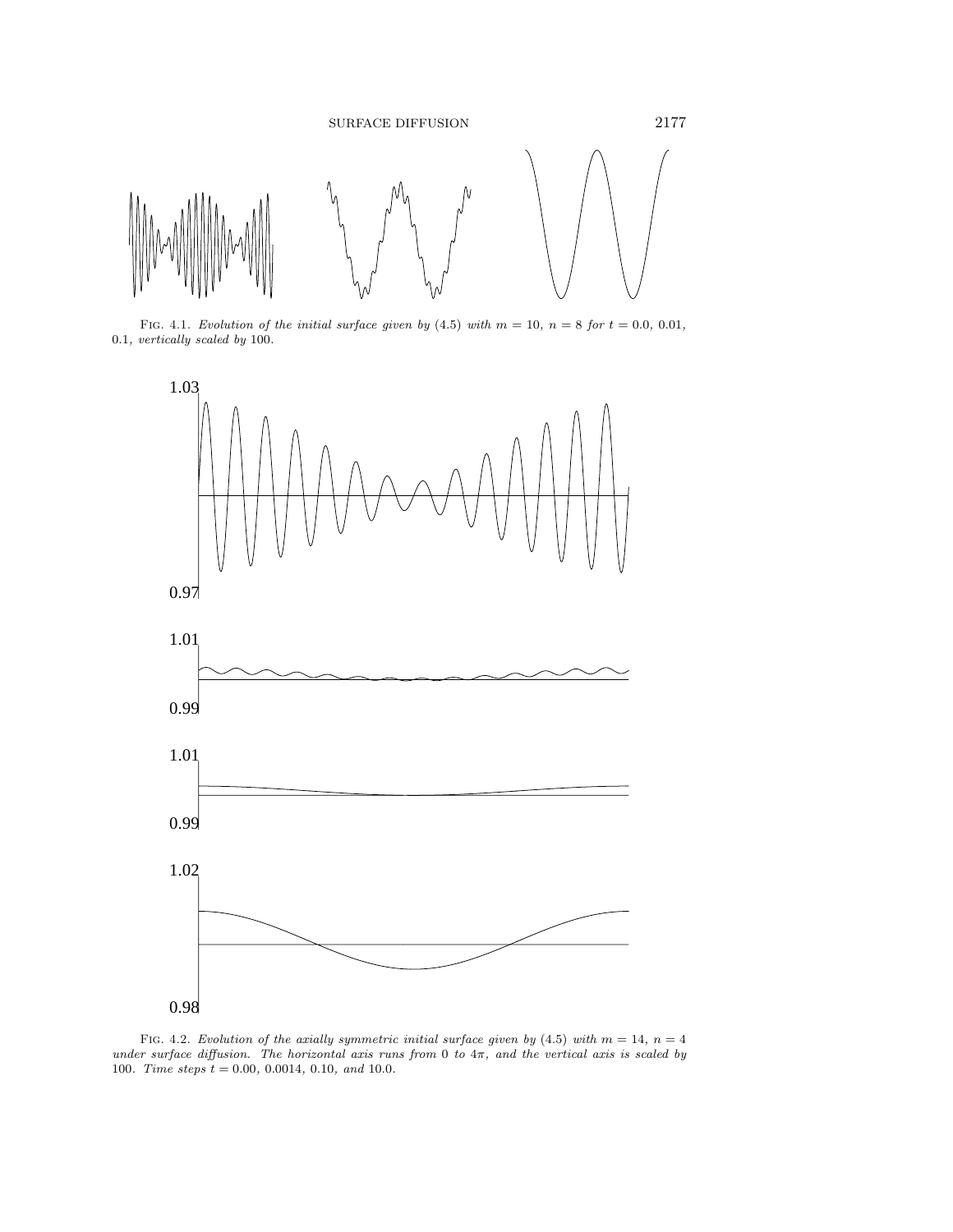

FIG. 4.3. Evolution of the axially symmetric initial surface given by (4.5) with  $m = 14$ ,  $n = 4$ under surface diffusion. The horizontal axis runs from 0 to  $4\pi$ , and the vertical axis is scaled by 10.  $Time\ steps\ t=20.0,\ 25.0,\ 27.0,\ 27.75,\ 27.86,\ and\ 27.861.$ 



FIG. 4.4. Evolution of the axially symmetric initial surface given by (4.6) under surface diffusion. Time steps  $t = 0.00, 6.26 \cdot 10^{-7}, 7.59 \cdot 10^{-6}, 6.97 \cdot 10^{-4}, 6.45 \cdot 10^{-3}, and 9.82 \cdot 10^{-2}$ .